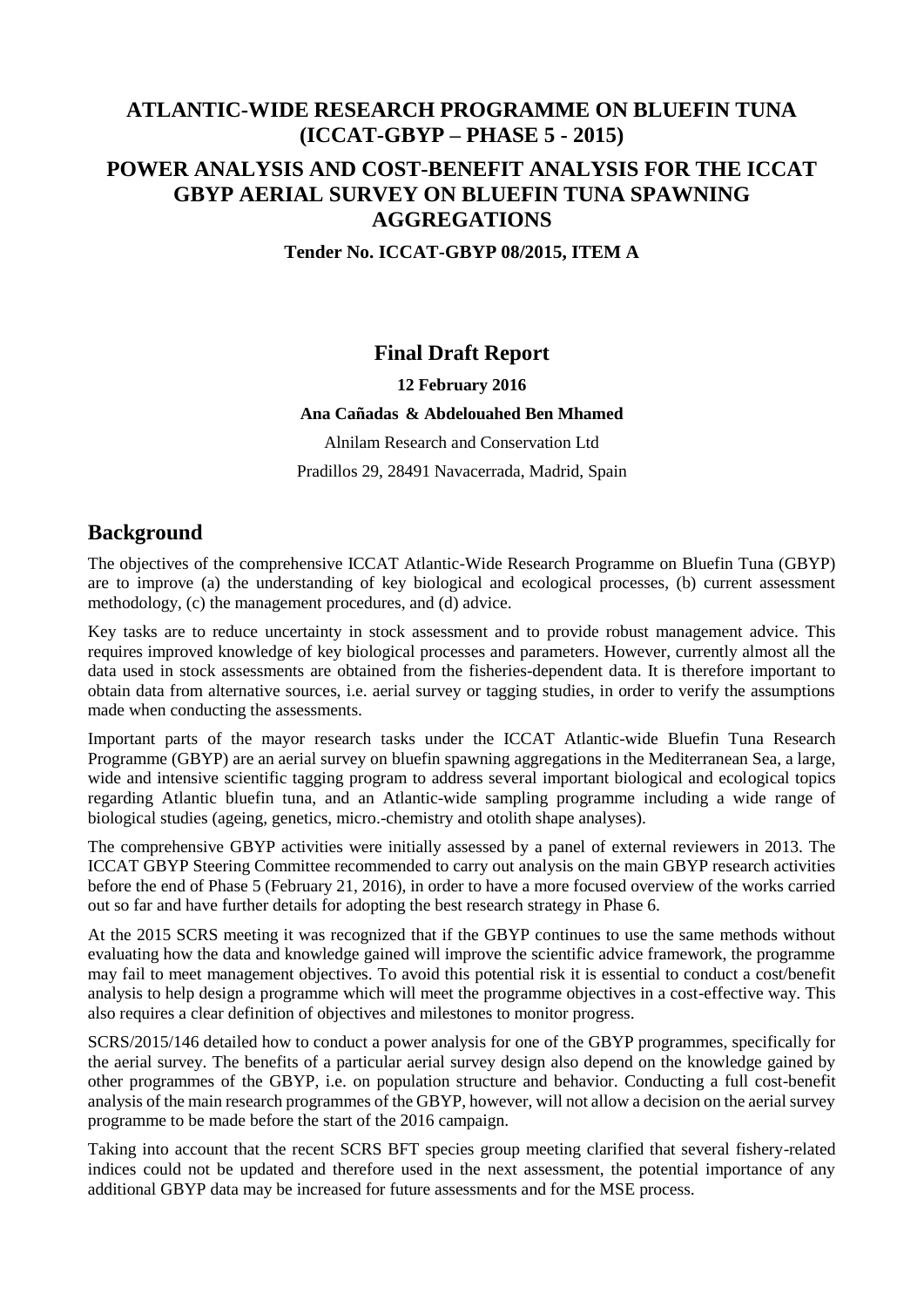# **Objectives**

The primary objective is to evaluate whether the aerial survey can provide a reliable and robust index of abundance of the spawning stock with sufficient precision to be used in BFT stock assessment. The specific objectives are:

1. A comprehensive review of the ICCAT GBYP surveys conducted so far and an analysis of the power of the current design to detect changes in the stock for a range of population growth rates.

2. An analysis of the design and costs to detect a range of population growth rates in 3, 5 and 10 years with no reduction in the additional variance.

3. An analysis of the design and costs to detect a range of population growth rates in 3, 5 and 10 years with a reduction in additional variance. Discussion on how other programmes under the GBYP, e.g. tagging or a better understanding or habitat usage should be designed.

4. Provision of Recommendations.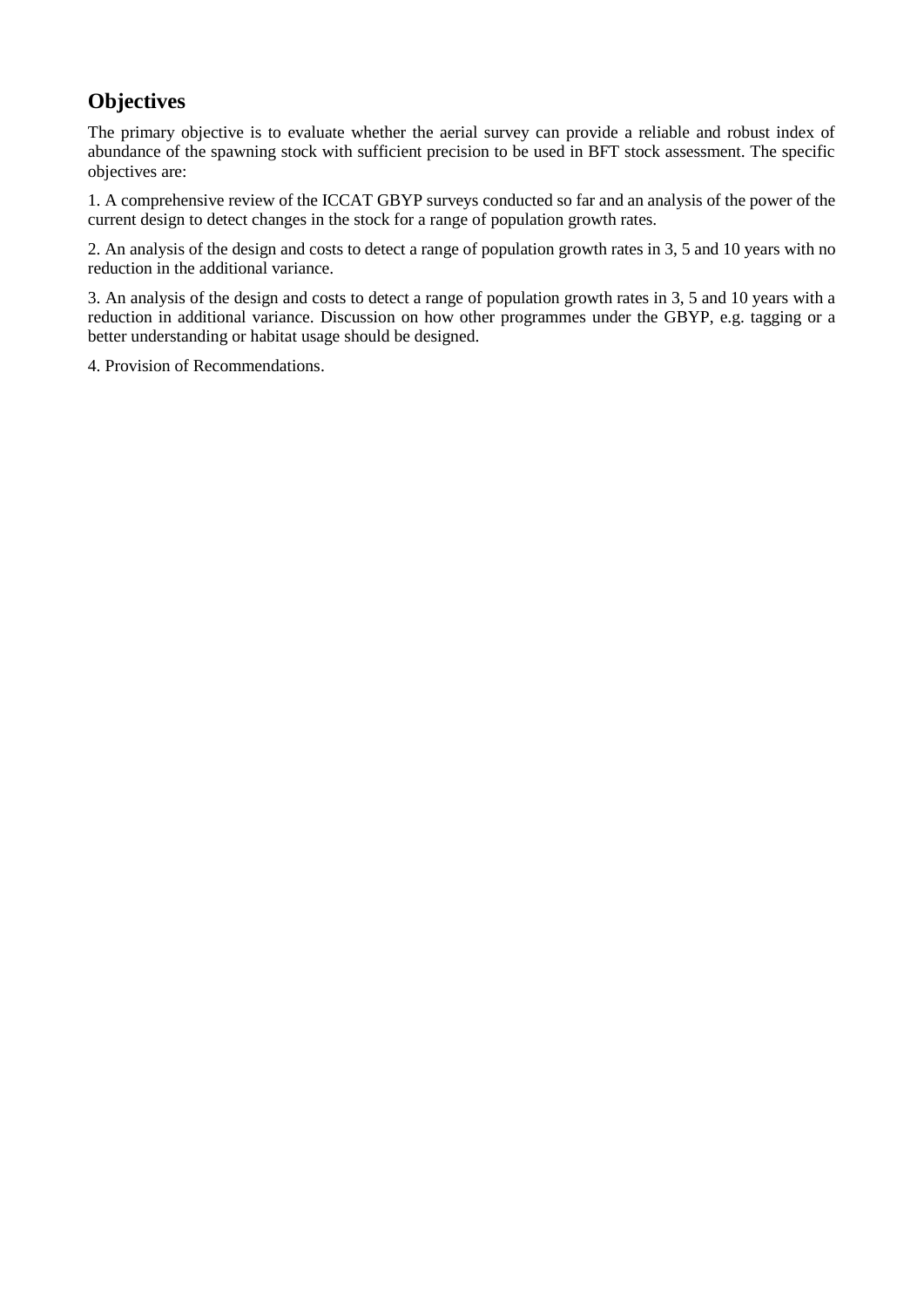# **I. Comprehensive review of the ICCAT GBYP surveys conducted so far and an analysis of the power of the current design to detect changes in the stock for a range of population growth rates**

# **I.1 Review of how the different designs used in the surveys conducted in the first four years affected the results**

The ICCAT GBYP is now known in marine science as a one of the most challenging and efficient research programme, currently the most comprehensive on one single marine species. The value of the programme is increased by the fact that some scientific activities, namely the aerial survey for spawning aggregations, were made possible only because they have been supported by an international organization and by the ICCAT CPCs concerned, all working for the common purpose of making feasible an otherwise impossible endeavor. The coordination team faced enormous difficulties, particularly when extended surveys have been planned. The aerial surveys carried out so far by ICCAT GBYP have been the first over a so extended area and in so many different FIRs belonging to a number of countries, having all different rules. Just the fact that these surveys have been carried out is a standing alone result for ICCAT. The scientific results of the survey can be obviously discussed and for sure they could improve under more favourable conditions and mediumterm planning.

### *I.1.1 Data availability and analysis*

The information available from previous reports for the surveys of 2010, 2011, 2013 and 2015 was used, including the parallel work being done as an in-depth analyses of the collected data to assess the reliably and consistency with which the survey protocols have been implemented within years among the different companies and airplanes.

### *I.1.2 Results and discussion*

### a) Spatial extent of the surveys

Most of the inside sub-areas have been slightly  $(A, C, G)$  or to a greater extent  $(E)$  modified across the years. Table 1 shows these variations, as well as the overlap areas defined in 2015; i.e. the areas common to all years and therefore comparable (see report Cañadas and Vazquez, 2015).

**Table 1**. Surface area  $(km^2)$  of the inside sub-areas surveyed each year, and the surface area of the overlap areas defined in 2015

|         | Inside sub-areas |        |         |        |         |  |  |
|---------|------------------|--------|---------|--------|---------|--|--|
| Year    | А                |        | E       | G      | Total   |  |  |
| 2010    | 62,150           | 54,636 | 132,453 | 68,819 | 318,058 |  |  |
| 2011    | 62,150           | 54,636 | 104,366 |        | 221,151 |  |  |
| 2013    | 62,194           | 56,329 | 82,054  | 56,329 | 254,754 |  |  |
| 2015    | 62,150           | 64,610 | 117,718 | 68,013 | 312,491 |  |  |
| Overlap | 61,933           | 53,868 | 93,614  | 56,211 | 265,627 |  |  |

The CVs are generally lower when estimating abundance in the overlap areas is compared with the pre-overlap areas (see report Cañadas and Vazquez, 2015) but equally important is that by using every year the same area, comparisons are possible without the potential bias created by changing the extent of the areas. Furthermore, due to logistic constraints, some years there have been changes in the survey areas after the survey design was done, and some sectors remained unsurveyed (the problem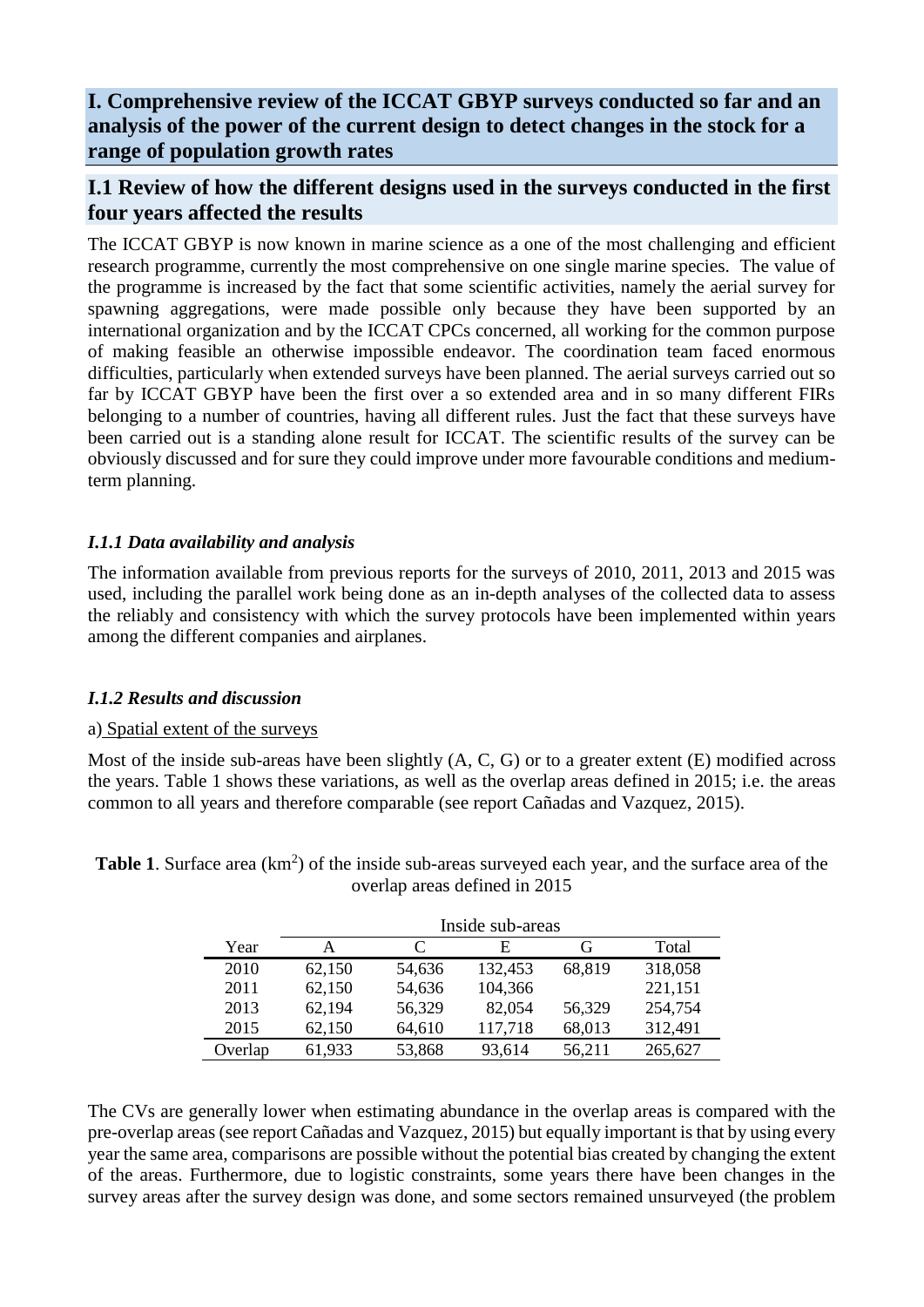is mostly in E), compromising the equal coverage probability assumption of the line transect methodology. These changes and unsurveyed sectors should be avoided in future surveys. Of course, due to the many problems in the Mediterranean (security, political issues, sudden flight restrictions, etc.), these facts cannot be fully excluded.

The choice of the areas was originally done based on the available scientific knowledge of the spawning behaviour of BFT by the experts and of 3-year VMS data. We **recommend** that the selected overlap areas are maintained as stand-alone areas for the survey design, independently on potential extensions when it is considered necessary, so comparisons are possible in future surveys.

Another issue to consider is to survey or not the outside areas. The effort in the inside areas was very much reduced in 2013 and 2015 due to the allocation of 50% of the effort to the outside areas. The amount of observations in the outside areas have been minimum, not even allowing a robust abundance estimation in most cases. The reduction of effort allocated in the inside areas in 2013 and 2015 has yielded a reduced amount of observations of BFT in them and an increased CV in most cases (decrease of precision in the estimates), which is an undesirable effect, especially when there is little or no gain in information in the outside areas. This large reduction in effort in the inside areas makes also much more difficult to compare between years with so different survey effort. In this sense, we **recommend** that the amount of effort is maintained in the inside areas every year of survey. When an extended survey will be decided, then it would be necessary to allocate extra resources to survey the outside areas for checking any possible presence of bluefin tuna spawning aggregation in other areas, always maintaining the level of effort in the inside areas.

#### b) Timing of the survey

The timing of the survey was selected each year based on the knowledge of the biology and ecology of BFT during the spawning season, which occurs generally between the second part of May and the first part of July, with a peak in June. It is known the relationship between BFT spawning behaviour and some oceanographic features such as the thermocline and sea surface temperature (SCRS paper Di Natale *et al*, 2015).

The timing of the survey has varied slightly from year to year (Table 2) mainly due to logistic reasons and also trying to adapt to the suspected starting of the spawning season according to the recorded values of sea surface temperature in the Mediterranean in late spring and early summer. In 2011 surveys started a few days later than in 2010, 2013 and 2015 in sub-area A and C, while in E it was 2013 the year with latest start, due to permits problems. In general surveys start earlier in area A, and the latest in area G and E, where permit issues are usually more relevant. Date for ending the surveys are more variable with no clear pattern, probably more dependent on weather conditions to finish all or most of the tracks designed, and most finish around end of June or mid-July, except in 2010 when area E was prolonged to beginning of August.

**Table 2**. Dates of survey in 2010 – 2015. 'n' is the number of survey days within the survey period.

|              |    | A inside     |       |    | C inside     |            |    | E inside     |       |    | <b>G</b> inside |       |     | Total     |             |
|--------------|----|--------------|-------|----|--------------|------------|----|--------------|-------|----|-----------------|-------|-----|-----------|-------------|
| Year         | n  | <b>Start</b> | End   | n  | <b>Start</b> | <b>End</b> | n  | <b>Start</b> | End   | n  | <b>Start</b>    | End   | n   | Start End |             |
| 2010         | 13 | 01/06        | 02/07 | 8  | 05/06        | 29/06      | 23 | 06/06        | 03/08 | 14 | 05/06           | 30/06 | 58  | 01/06     | 03/08       |
| 2011         | 19 | 15/06        | 11/07 | 13 | 19/06        | 08/07      | 15 | 13/06        | 29/06 |    |                 |       | 47  | 13/06     | 11/07       |
| 2013         | 17 | 06/06        | 06/07 | 5. | 18/06        | 28/06      | 11 | 22/06        | 12/07 | 9  | 20/06           | 15/07 | 42  | 06/06     | 15/07       |
| 2015         | 20 | 01/06        | 11/07 | 5. | 01/06        | 06/06      | 11 | 12/06        | 28/06 | 5. | 20/06           | 25/06 | 41  |           | 01/06 11/07 |
| <b>Total</b> | 69 | 01/06        | 11/07 | 31 | 05/06        | 06/06      | 60 | 06/06        | 28/06 | 28 | 05/06           | 25/06 | 188 | 01/06     | 11/07       |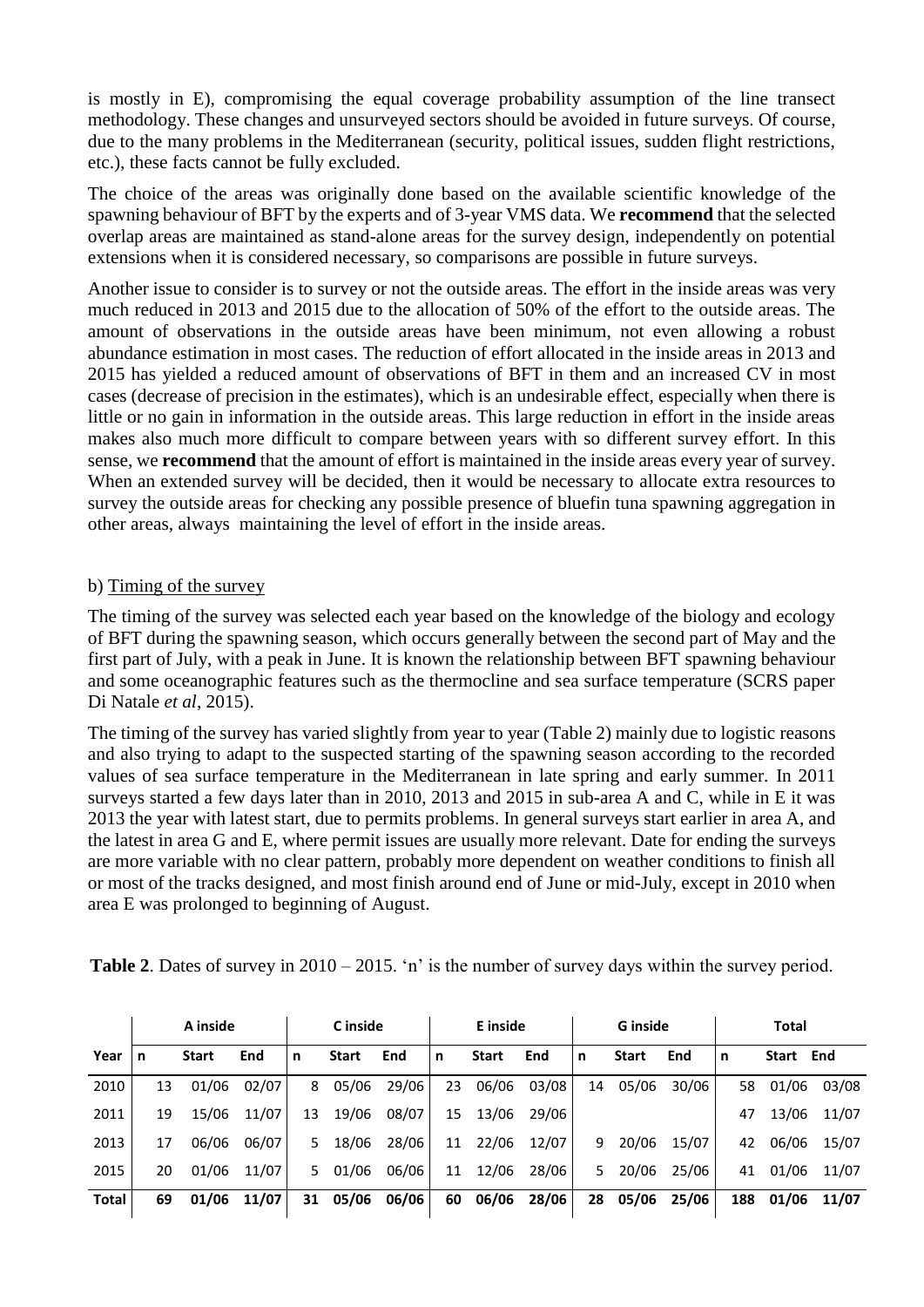It is important to "capture" within the survey time the main spawning season of BFT. Therefore, as long as there are no too large variations in the timing, we **recommend** that the survey should always cover the various areas around the usual peak of the spawning season. Even if organizing the surveys start time according to analysis, by the relevant experts, of the information on oceanographic conditions in the weeks/days prior to the usual spawning season, will possibly create important problems for the contracts, because it implies to pay for a longer availability of both aircrafts and crews, and it would possibly create additional problems for permits and additional costs.

### c) Duration of the survey

Despite having an extended period of around one month to do the surveys each year, the actual days spent surveying are much less, going from 5 to 23 days (the latter in E 2010, when two months in total were allocated). In C, E and G the number of days for surveying the inside areas in 2013 and 2015 was reduced in comparison to 2010 and 2011; this was mostly induced by the time spent in surveying the outside areas. It is important to allocate enough time to the survey in order to cover the whole extent of the designed tracks, taking into account the stand-by days caused by unfavourable weather conditions. So far, GBYP coordination had provided a punctual overview of the percentage of unfavourable days in each area after each survey and this may help the prediction. Therefore, the duration itself of the survey does not seem to affect its efficiency, because all the primary designed tracks were covered (except in E in some cases) in all surveys and in some cases even extra designed tracks were done. Hence, it is important to maintain enough duration (minimum one month, as the previous years) to ensure that there is enough time to cover everything despite the days of bad weather.

### d) Range of planes and spotters utilized

The use of different aircrafts and many different spotters, a survey procedure that is inevitable for covering so many areas at the same time within a very limited period of time, introduces undesirable variability when trying to compare estimates. It is practically impossible to conclude whether differences observed among areas or years are due to real differences in abundance, or to differences induced by different types of aircrafts or/and by the individual observers (different experiences, different skills, ways of dealing with the protocols, criteria to read the inclinometers, criteria to estimate school sizes and weight, etc.). Furthermore, the variables linked to the environmental conditions (in a broad comprehensive sense) and to the both fast-moving platform and target are factors very difficult to duly assess.

According to the analysis done within the contract "Elaboration of 2015 data from the aerial survey on spawning aggregations" (see report Cañadas and Vazquez, 2016), quite surprisingly Cessna has a positive effect on the encounter rate compared to Partenavia. As described in that report, after comparing the effect of the aircraft type on BFT detections and also on all species pooled together: "In the case of BFT it could be argued that as the different airplanes were used in different areas, these effect may be mainly due to the different densities of BFT in the different areas. But the fact that the same effect is observed for all species pooled together suggests that it is not only a matter of density but maybe the type of aircraft has indeed some real effect for some reason. On the other hand, it does not have any effect on the distance of detection when considering all species together, but it does when looking only at BFT. With Cessna there is a tendency for detection at closer distances in average, and much larger with Partenavia in average. Whether this is an effect of different searching behaviours by the different teams using each airplane or due to the configuration of the airplane itself, is unknown."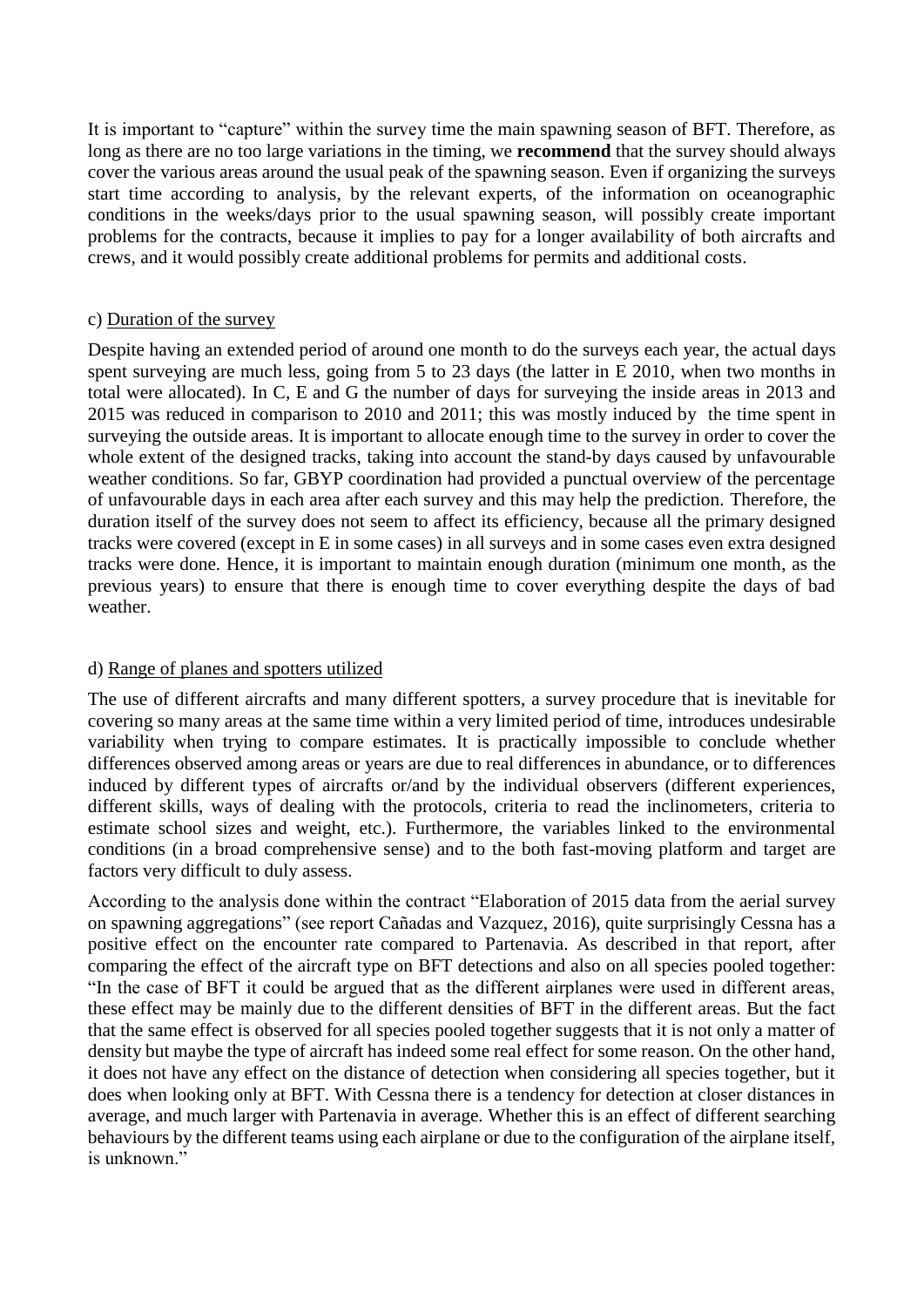In terms of spotters, the very large amount of different spotters even within a single team, precludes any reliable analysis, comparison or conclusion, but also any possible calibration. In terms of school sizes, in average, SS give larger estimates than PS, by 22% in school size and by 16% by weight. But these differences (which are quite logical, due to the different experience and skills) are not constant and are just an average, with differences ranging from negative to positive in both cases, and with no observable pattern.

The number of observations of BFT per observer is very variable and generally very low in most cases. Therefore an appropriate exploration of the searching patterns of individual observers would only be possible for very few of them. Hence, it is in practice impossible to make reliable comparisons among them. However, an exploration has been done to compare Professional Spotters as a whole (PS) with Scientific Spotters (SS). Results are shown in the report for "Elaboration of 2015 data from the aerial survey on spawning aggregations" (see report Cañadas and Vazquez 2016). The main conclusions are that (a) PS prove to be much more efficient in finding schools of BFT than SS (much larger encounter rate), presumably due to their large experience in this task; and (b) it is clear that in most cases PS tend to look further away than SS, despite having repeatedly insisted that the most important observations for the analysis are those at the shortest distances. This searching pattern by the PS needs to be improved for searching more at closer distances.

Furthermore, apart from the impossibility to make any analysis on individual spotters, the fact of having so many different ones, with different degree of experience, introduces huge variability and noise in the data. This is an issue that should be discussed before the next survey, but if the survey will be carried out on the four overlapping areas, even this variability will be smoothed; furthermore, it is **recommended** to possibly always use the same spotters in the same areas, because this approach will reduce biases due to changes in crew components, as it was discussed during the SCRS BFT Species Group meeting in 2015.

### e) Methods for estimating perpendicular distances

Two methods have been used to estimate perpendicular distances: (a) with inclinometer (vertical angle transformed later in perpendicular distance); and (b) by circling over the animals and calculating *a posteriori* the distance between the track and the centre of the circle over the animals.

Both methods have their own associated problems. Measuring the angle with the inclinometer may be difficult at times, for example, due to lack of experience, not having enough time for the measurement before the school is missed, or when the school is spotted by the PS and the plane turns towards it before the SS with inclinometer takes a proper measurement; furthermore, any possible turbulence may increase imprecision. On the other hand, as demonstrated in the report by Cañadas and Vazquez (2016), circling is not always possible, as sometimes the school is missed before arriving to it; but even when circling is properly done, sometimes it is difficult to estimate the centre of such circles (theoretically the position of the school) when they are not concentric. This happens mostly when the target is moving, which is a usual condition at least for bluefin tuna.

When both measurements are taken, there is a huge variability in the difference between the perpendicular distance estimates derived from both, either in favour of one or the other method. Not a clear pattern can be extracted from these differences due to such extreme variability. It is very difficult also to assess which one is more precise, as no ground truth is available, although logic would lead to think that estimating a position *a posteriori* using GPS coordinates, when it is possible and circling is well done, is a safer method.

In the survey report by Cañadas and Vazquez (2016) there is an experiment to test what difference would it make using one estimate of perpendicular distance or the other, on the abundance estimates. The results are strikingly different in 2011 (much higher) and 2015 (much lower), although very similar in 2013. 2010 does not have data for GPS derived distances. One of the effects of changing the perpendicular distances is that the amount of observations inside the truncation distance may vary.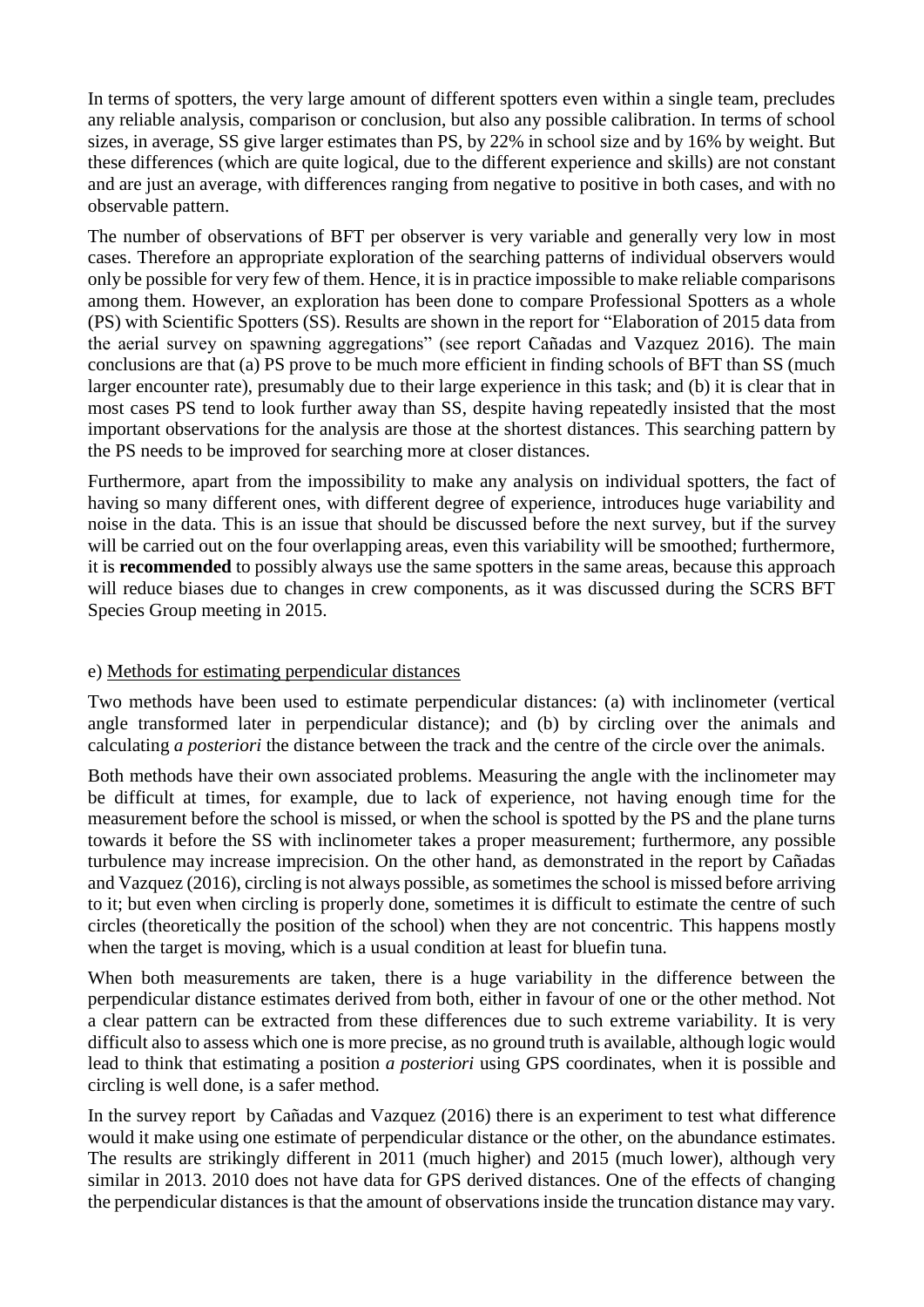In this exercise, two observations from C in 2011 and two in A 2013 were removed, one observation in A 2015 was included. Additionally, the "corrected" distances derived from GPS are in some cases very different from the original ones derived from the angle. These differences can be of several thousand meters in some cases, which can produce an important effect on the detection function.

### f) Use of bubble windows

All aerial surveys for marine mammals strongly encourage the use of bubble windows. On the same principles it is strongly encouraged for aerial surveys for other megafauna such as BFT. The lack of observations in the blind sector below the airplane when no bubble windows are available may produce a bias difficult to quantify, even if the observers in the front could potentially look directly on the track line. It is assumed that the probability of detection would be the same or similar to the closest distance available (next bin of frequencies), and therefore the curve of the detection function is extrapolated from the available information until distance zero, usually through the shoulder of a hazard-rate key function. But this assumption may or may not be true, as shown in the report of Cañadas and Vazquez (2016), and there is much variability among years/aircrafts in the searching pattern from below the aircraft towards further away.

It is clear that by not using bubble windows, much information is lost for the same resources, and more importantly, the most valuable information for a reliable detection function, which is the observations closer to the track lines. Therefore we strongly **recommend** that bubble windows continue to be used in future surveys.

## **I.2 Estimate of the additional variances associated with the current indices**

### *I.2.1 Data availability and processing*

Aerial surveys were conducted during spawning seasons in 2010, 2011, 2013 and 2015. The study areas differ from one year to another and a final four overlapped areas were identified, A-inside, Cinside, E-inside and G-inside. All study areas were surveyed each year except for G-inside in 2011, due to the lack of permit.

A primary analysis using the aerial survey data was conducted using the software DISTANCE 6.2 to estimate different parameters that will be used in the next analysis. The estimation of the additional variance and the assessment of population trends was conducted using the Bayesian framework given that it allows different facilities. Bayesian Hierarchical Modeling (BHM) is a framework that represents the underlying processes generating the data in a multi-level form and allows the estimation and inference on parameters using in addition to the observable data, the external knowledge or expert opinion (Clark & Gelfand, 2006). In the context of distance sampling, BHM provide numerous advantages concerning estimation and inference on abundance and related trends. Firstly, the abundance and trends estimation and inference are handled in the same model. In addition, this framework allows the separation of sources of variation (e.g. sampling and process error). Moreover it enables accommodating fixed and random effects implicitly (Moore & Barlow, 2011).

The proposed model consists of two components: a state process that describes the underlying biological dynamics of interest and an observation process that describes the relationship between the unobservable processes (state process) and the observed data. In our context the state model describes the dynamics of the population density  $(D_t)$ , while the observation model characterizes the probability of observing  $n_t$  individuals during survey given  $D_t$  and the detection probability process specific to the distance sampling design.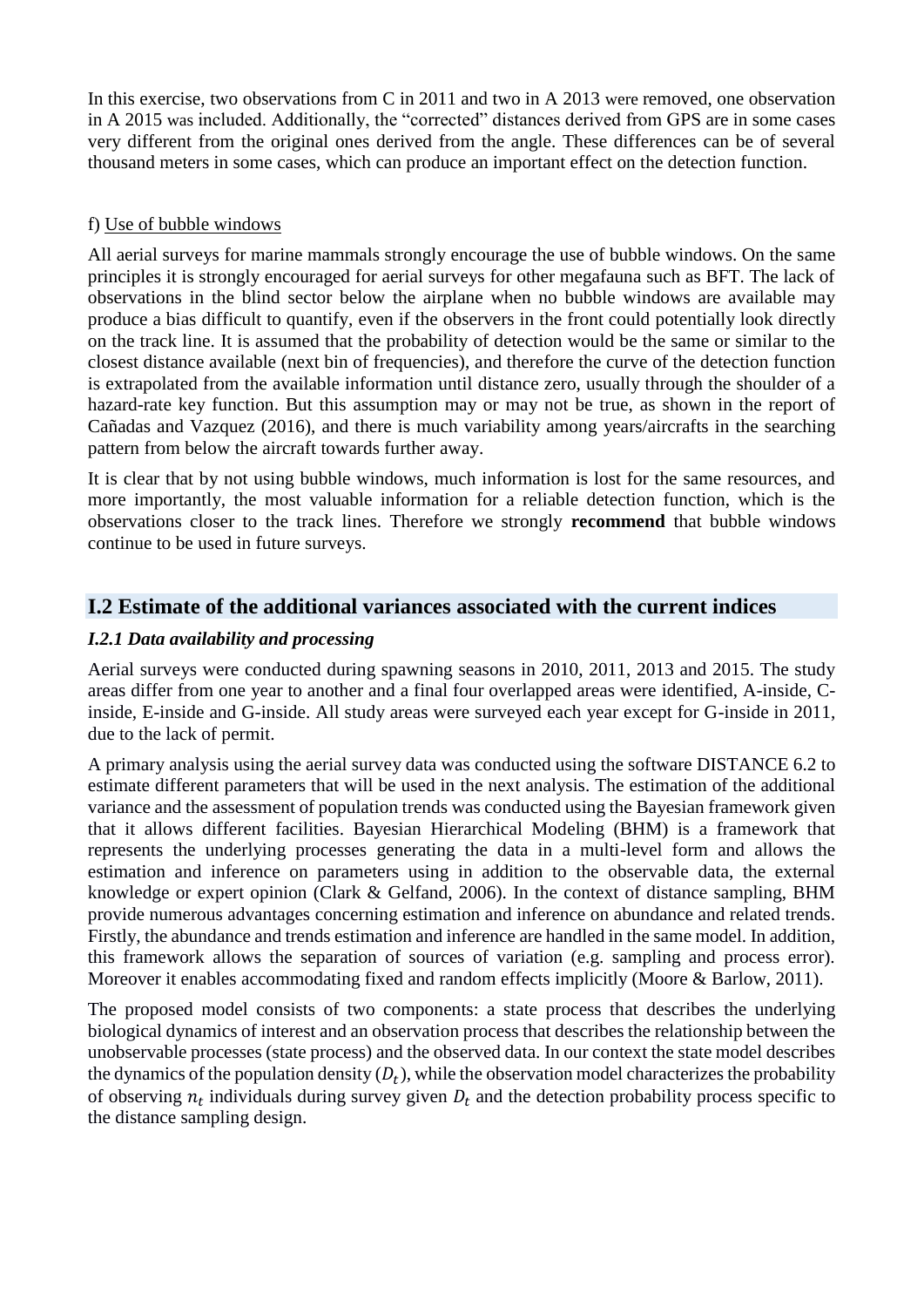#### *I.2.2 Data analysis*

The abundance estimate following (Buckland et al., 2001) is given by:

$$
\hat{N}_{jt} = \hat{D}_{jt} \cdot A_{jt} \tag{eqn. 1}
$$

where  $N_{it}$  is the population abundance,  $D_{it}$  is population density, and  $A_{it}$  is the study area of stratum  $j$  during year  $t$ . The density may be estimated as:

$$
\hat{D}_{jt} = \frac{n_{jt} \cdot \hat{S}_{jt} \cdot \hat{f}_{jt}(0)}{2 \cdot L_{jt} \cdot g(0)}
$$
 (eqn. 2)

where  $n_{it}$  is the number of schools detected;  $s_{it}$  is mean school size;  $f_{it}(0)$  is the evaluation at distance y=0 of the probability density (pdf) for detection probability;  $g(0)$  is the probability of detection on the transect line if not assumed to be 1; and  $L_{it}$  is the on-effort transect length. Table 3 shows some of the parameters estimated using DISTANCE.

|               |       | Year  |      |                |
|---------------|-------|-------|------|----------------|
| <b>Areas</b>  | 2010  | 2011  | 2013 | 2015           |
| A-inside      |       |       |      |                |
| $n_{\rm{jt}}$ | 8     | 10    | 10   | 6              |
| $L_{\rm it}$  | 6277  | 7975  | 6743 | 4119           |
| $s_{jt}$      |       | 678.1 | 611  | 825            |
| C-inside      |       |       |      |                |
| $n_{\rm{jt}}$ | 6     | 10    | 10   | 3              |
| $L_{\rm it}$  | 8168  | 8466  | 2682 | 2658           |
| $s_{jt}$      | 733   | 291   | 1285 | 1533           |
| E-inside      |       |       |      |                |
| $n_{\rm{jt}}$ | 29    | 45    | 20   | 13             |
| $L_{\rm it}$  | 12621 | 9806  | 3720 | 4484           |
| $s_{jt}$      | 1015  | 1715  | 361  | 2030           |
| G-inside      |       |       |      |                |
| $n_{\rm{jt}}$ | 33    |       | 12   | $\overline{2}$ |
| $L_{\rm it}$  | 2900  |       | 1716 | 785            |
| $S_{\rm jt}$  |       |       | 336  | 600            |

**Table 3.** Parameters estimated with Distance.

#### *a) Process model*

The process model describes the underlying dynamics of the density taking into account the inherent spatial and temporal variability. The model describes the density as a function of the mean stratum differences (fixed intercept), a yearly trend coefficients (fixed effect) and a stochastic component (random variable)  $c$  (j,t). The full density model is: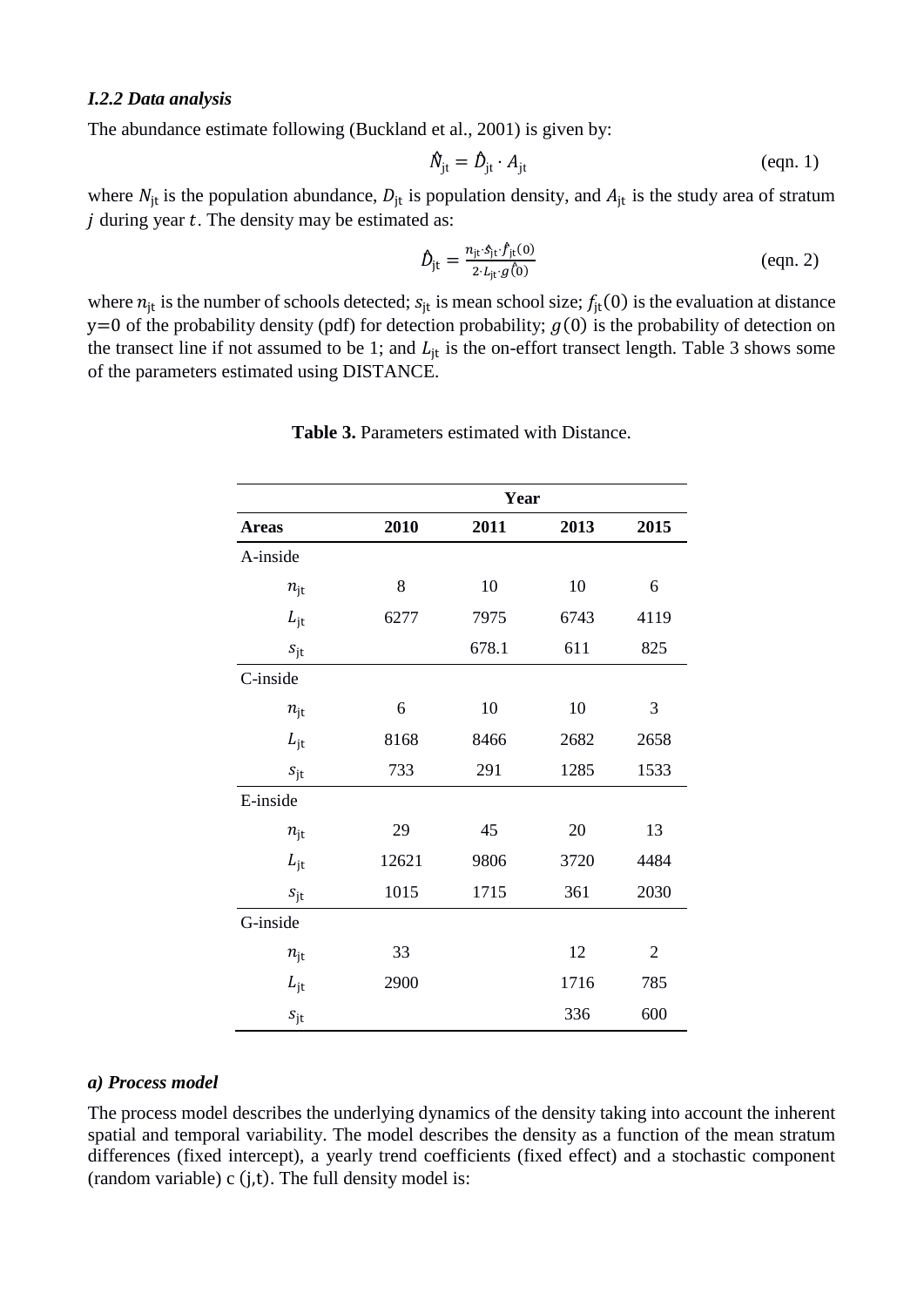$$
D_{jt} = exp(\beta_0 + \beta_k \cdot strata_k + \beta_{K+1} \cdot t + \gamma_{jt}) \text{ for k=1,...,K} \qquad \text{(eqn. 3)}
$$

$$
\gamma_{jt} \sim \text{Norm}(0, \sigma_d)
$$

Where  $\beta_0$  is an intercept for log-density;  $\beta_k$  for k=1,2,...,K are fixed effect for binary dummy variables for strata A-inside, C-inside and E-inside; and  $\beta_{(K+1)}$  the year-specific trend coefficient considered as a fixed effect.  $\gamma_{it}$  is a random effect with mean zero and variance  $\sigma_d$  that describes process variation in year-to-year density.

#### *b) Observation model*

The observation model describes the relationship between the unobservable state process and the observed data. Rearranging (eqn. 2) and treating observed counts as a Poisson random variable:

$$
n_{jt} \sim \text{Pois}(E[n_{jt}])
$$

$$
E[n_{jt}] = \frac{2 \cdot L_{jt} \cdot g(0)}{s_{jt} \cdot f_{jt}(0)} \cdot D_{jt}
$$

The main inputs of the model are the transect length  $L_{it}$  which is considered measured without error, mean school sizes<sub>it</sub> and  $f_{it}(0)$  which are estimated based on the perpendicular distances using the software Distance 6.2. The correction factor  $g(0)$  was estimated independently based on the tagging data that records the percentage of time spent in a depth band (ICCAT report Cañadas and Vazquez 2016).

#### *c) Mean school size*

To account for the inter-annual variability in spatial and temporal distribution of spawning schools and school size, raw data representing the on-effort observations of schools and their sizes were used. The range of available data cover all survey years 2010, 2011, 2013 and 2015 and all overlapped areas A-inside, C-inside, E-inside and G-inside. The exception was for 2010 in areas A-inside and Ginside and in 2011 for G-inside.

The observed school sizes were assumed having a Negative-Binomial distribution with a time varying over-dispersion parameter. As in the model of density we consider covariates such as strata as fixed effects, and year as fixed trend effect. The likelihood of the observed school sizes  $(S, obs)$  is given by:

$$
S. obs_{jt} \sim negBin(\lambda_{jt}, r_t)
$$

Where  $r_t$  is the time-dependent random over-dispersion parameter with mean  $\bar{r}$  and variance  $\sigma^2_{r}$ .

The process model of school size is given by:

$$
\lambda_{jt} = exp(\beta_{s0} + \beta_{sk} \cdot Strata_k + \beta_{s,K+1} \cdot t + \alpha_{jt})
$$

$$
\alpha_{jt} \sim \text{Norm}(0, \sigma_s)
$$

where  $\beta_{s0}$  is an intercept,  $\beta_{sk}$  for k=1,2,3 are fixed effect coefficients for the dummy variables representing stratum A-inside, C-inside and E-inside,  $\beta_{sK+1}$  is a fixed effect trend coefficient and  $\alpha_{it}$ is a normal random variable for each stratum-year with mean 0 and variance  $\sigma_s^2$ .

#### *d) Parameter estimation*

Parameter estimation was implemented using a Bayesian MCMC approach in JAGS 3.4.0 (Plummer, 2003, 2012) that was called from the statistical software R 3.1.1 using the package 'R2jags' 0.5-7. The prior distributions of all parameters were informative normal and uniform distributions except for  $q(0)$  that was chosen so that it has a mean of 0.47 (CV=52%). The  $q(0)$  distribution parameters were estimated based on the diving data collected from the electronic tags used by ICCAT. The parameters estimation was held using 2 chains each of length 100,000 with a thinning interval of 50.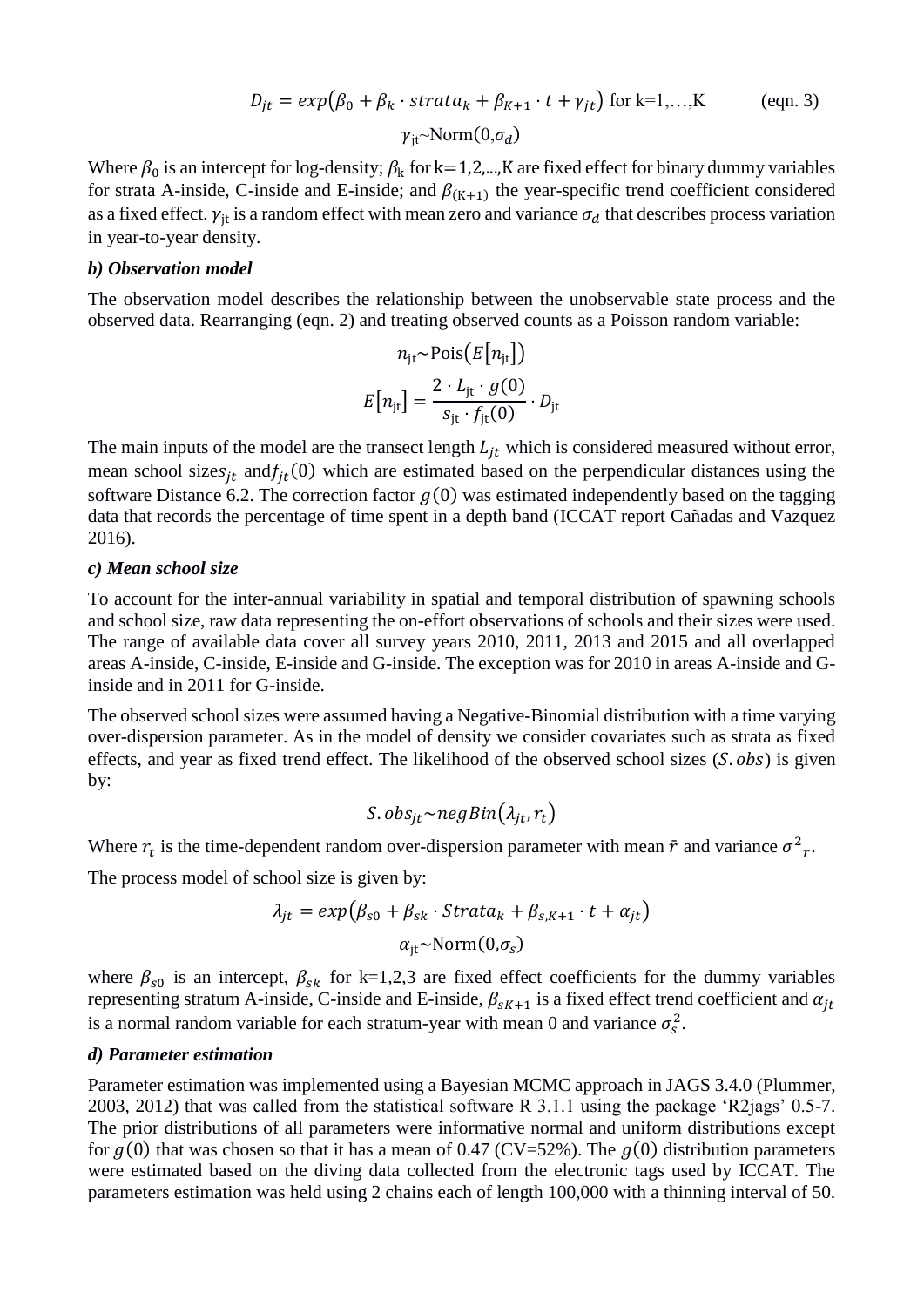30,000 iterations were run as a burning period to ensure the convergence of the Markov chains of all parameters.

### *e) g(0) estimation*

The Electronic tagging data provided by ICCAT contains the information about the percentage of time spent by BFT in depth bands that goes down from the surface to 10m maximum. The estimation of trackline detection probability, *g(0),* was based on data collected from the overlapping areas A, E, C during 2011, 2013 and 2015 in day time. The filtered data kept 13 tagged fishes and 154 data points. For the purpose of this analysis the estimation of *g(0)* was conducted independently of area and year. Table 4 shows a summary of the data used in the analyses.

Cañadas and Vazquez (2016) have estimated *g(0)* by area and year. The estimation shows that it varies between a 0.3 and 0.7. Based on the data available, an overall estimate of *g(0)* was 0.47 (CV=52%). A bounded beta prior between 0.3 and 0.7 was used in the analysis to avoid unrealistic estimates of abundance that could be obtained when *g(0)* takes values near zero.

| $\overline{1}$<br>$1.41 \times 100$ |       |              | $\sigma$ , or implementation |    |              |
|-------------------------------------|-------|--------------|------------------------------|----|--------------|
| Years                               | Month | $\mathbf{A}$ | C                            | E  | <b>Total</b> |
| 2012                                | June  |              |                              | 10 | 10           |
| 2013                                | June  | 42           | 9                            | 41 | 92           |
|                                     | July  | 4            |                              |    | 4            |
| 2015                                | June  | 13           | 8                            | 27 | 48           |
| <b>Total</b>                        |       | 59           | 17                           | 78 | 154          |

**NB - IDArgos Overlapping areas**

**Table 4.** Number of data points per area and year

### *f) Model selection*

Model selection was conducted using the Deviance Information Criterion (DIC) (Spiegelhalter *et al*., 2002). This criterion is defined as  $DIC = \bar{D} + pD$  where  $\bar{D}$  is the posterior mean model deviance and  $pD$  is termed the effective number of parameters which account for the complexity of the model. The model selection was held without incorporating the process error because almost all models behave equally well when it is present.

### *I.2.3 Results*

### *a) Mean school size model*

Five school size models were analysed. Table 5 shows the DIC values. Based on the criteria it is clear that model *S1* that has the lowest DIC is the model that fits the data well. The convergence of the Markov chains to a stationary state was verified using the Gelman-Rubin diagnostic (Gelman & Rubin 1992). Parameter estimation for the school size model was held using the model S1. Table 6 shows the estimates of the mean school size using the model.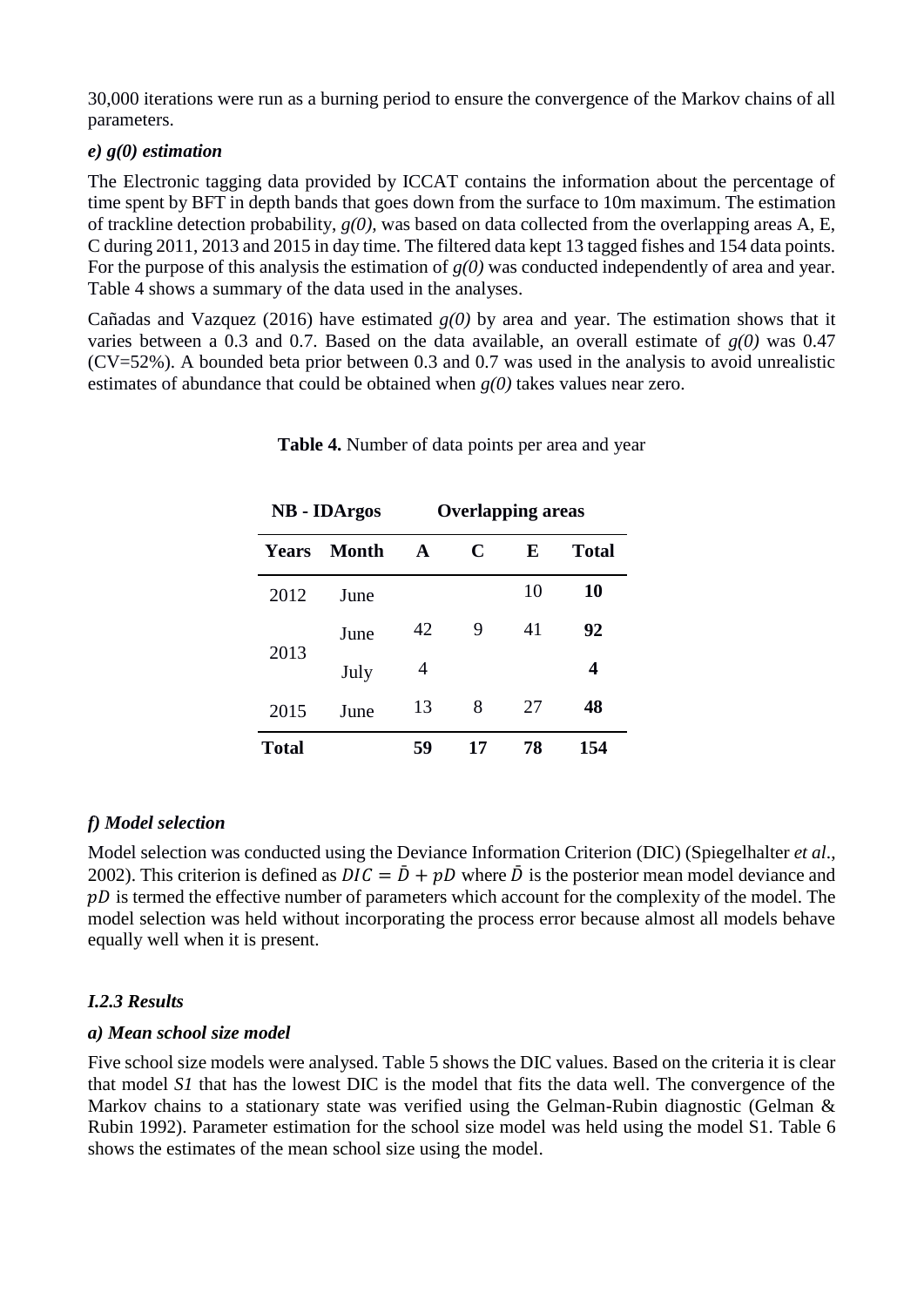| -ID            | Model                                                                                       | D       |      | pD DIC ADIC   |              |
|----------------|---------------------------------------------------------------------------------------------|---------|------|---------------|--------------|
| S <sub>1</sub> | $\lambda_{it} = exp(\beta_0 + \beta_t + \beta_k \cdot start_k)$                             | 2591.11 |      | 7.33 2598.44  | $\mathbf{0}$ |
| S <sub>2</sub> | $\lambda_{it} = exp(\beta_0 + \beta_1 \cdot t + \beta_k \cdot start_k)$                     | 2593.47 | 8.41 | 2601.84       | 3.39         |
| S <sub>3</sub> | $\lambda_{it} = exp(\beta_0 + \beta_1 \cdot log(t) + \beta_k \cdot start_k)$                | 2593.06 |      | 7.85 2600.91  | 2.47         |
| S4             | $\lambda_{it} = exp(\beta_0 + (\beta_1 + \beta_i) \cdot t + \beta_k \cdot start_k)$         | 2593.29 | 8.57 | 2601.86       | 3.41         |
|                | S5 $\lambda_{it} = exp(\beta_0 + (\beta_1 + \beta_i) \cdot log(t) + \beta_k \cdot start_k)$ | 2586.04 |      | 14.52 2600.56 | 2.12         |

**Table 5.** DIC values for the different models of school size

**Table 6.** Mean school size estimates (CV between ()) based on model S1.

| Year | A-inside | <b>C-inside</b>               | <b>E-inside</b>                                      | <b>G-inside</b>          |
|------|----------|-------------------------------|------------------------------------------------------|--------------------------|
| 2010 |          |                               | $1077(73\%)$ $1031(35\%)$                            | $\overline{\phantom{0}}$ |
|      |          |                               | 2011 937 (46 %) 861 (73 %) 1664 (27 %)               |                          |
|      |          | $2013$ $703(55\%)$ $1232(49)$ | 670 (48 %)                                           | 396 (53 %)               |
|      |          |                               | 2015 960 (71 %) 1785 (125 %) 1905 (60 %) 784 (120 %) |                          |

#### *b) Density model*

The estimation of the additional variance is conducted using a Bayesian hierarchical model. The data used are estimated using the aerial survey data gathered by ICCAT. Table 3 shows the main input used in the analysis. The mean school sizes are corrected using the model in [**1.2.2) c)**]. Table 6 shows the estimated mean value of the mean school sizes used in the model.

Six different models were fitted to data and a final model was selected based on the deviance information criteria. The selected model incorporate stratum effect and a yearly linear trend. The strong relation between the fitted and the observed number of schools and the absence of correlation between the residuals and the fitted number of schools suggest a good fit to the data (Figure 1).

**Table 7.** DIC of the different models of density

| ID             | Model                                                                                 | D      | pD    | <b>DIC</b> | <i>ADIC</i>  |
|----------------|---------------------------------------------------------------------------------------|--------|-------|------------|--------------|
| D <sub>1</sub> | $D_{it} = exp(\beta_0 + \beta_k \cdot start_k)$                                       | 474.03 | 18.46 | 492.50     | 2.96         |
| D <sub>2</sub> | $D_{it} = exp(\beta_0 + \beta_t + \beta_k \cdot start_k)$                             | 473.94 | 16.73 | 490.67     | 1.14         |
| D <sub>3</sub> | $D_{it} = exp(\beta_0 + \beta_1 \cdot T + \beta_k \cdot start_k)$                     | 473.97 | 16.87 | 490.84     | 1.31         |
| D <sub>4</sub> | $D_{it} = exp(\beta_0 + \beta_1 \cdot log(T) + \beta_k \cdot start_k)$                | 473.69 | 15.83 | 489.53     | $\mathbf{0}$ |
| D <sub>5</sub> | $D_{it} = exp(\beta_0 + (\beta_1 + \beta_i) \cdot T + \beta_k \cdot start_k)$         | 473.90 | 17.88 | 491.78     | 2.25         |
|                | D6 $D_{jt} = exp(\beta_0 + (\beta_1 + \beta_j) \cdot log(T) + \beta_k \cdot start_k)$ | 473.72 | 16.50 | 490.22     | 0.68         |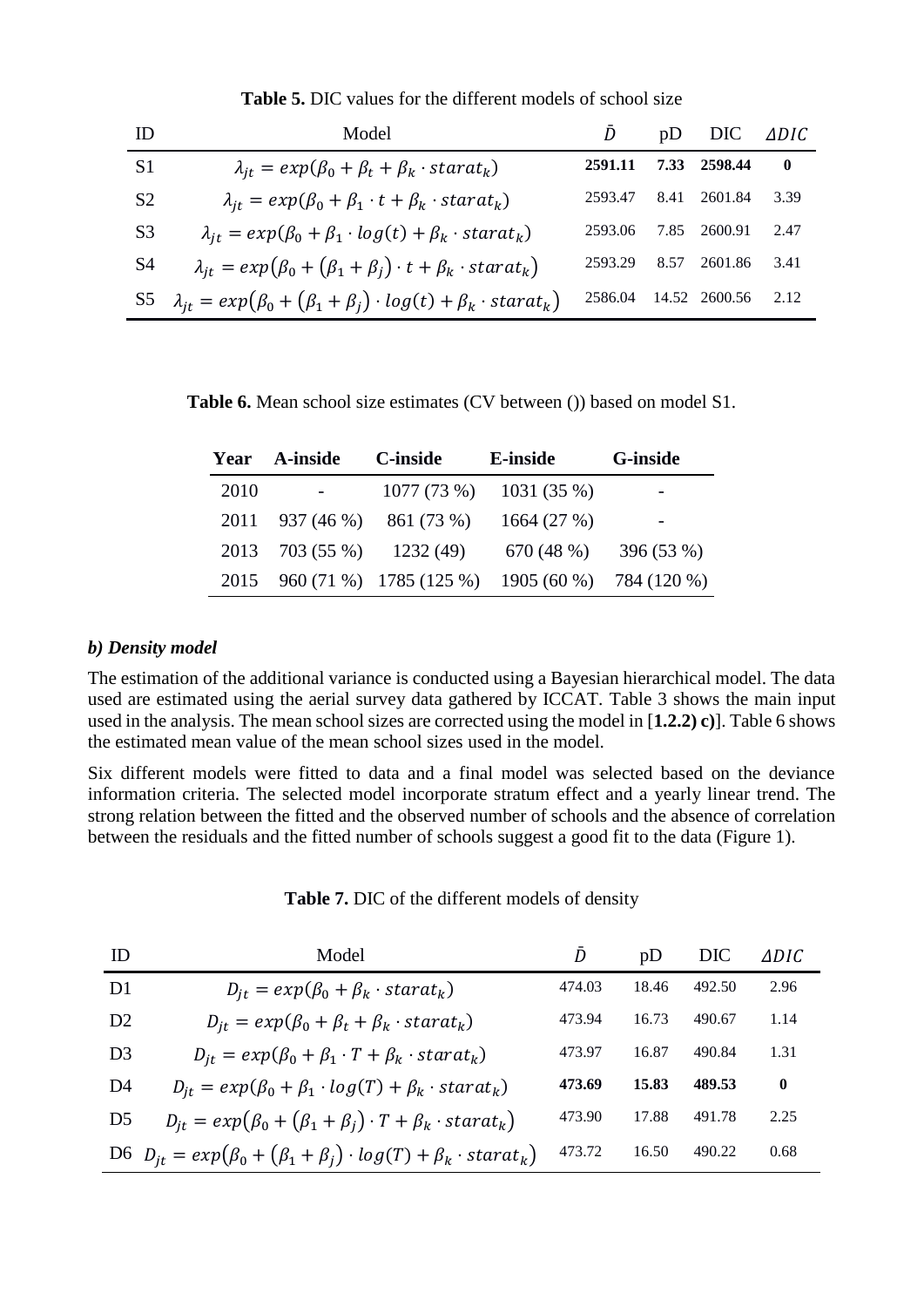#### *I.2.4 Discussion*

The analysis followed above allows the quantification of the process error which could be used for the prediction of abundance. Another advantage of the hierarchical structure of the model is that it has shown flexible ability to accommodate fixed and random effects. The lack of calibration of the school size is a key question in the estimation of abundance. Such correction might be held using parallel external data like aerial photos or sonar images to calibrate the abundance estimates, but all available methodologies have currently limits and biases. The quantification of the track-line probability of detection induce an underestimation of the abundance given that the used  $g(0)$  estimate account only for availability bias. The posterior mean of the additional variance estimated based on the density model is 0.8 (CV=28%). This high value of the process error could be the result of the estimation based on the pooled data of all areas. The estimation of the additional variance by area has been tested but it yields relatively low additional variance but with very high CV. For this reason it was decided to use the first one. Table 8 shows a comparison of the estimates of the total abundance by area and year and their CV using the model of density and DISTANCE. It is remarkable that the estimates using the model have a reduced CV compared to those of DISTANCE.



**Figure 1**. Observed vs fitted number of schools (left) and residual vs fitted number of schools (right)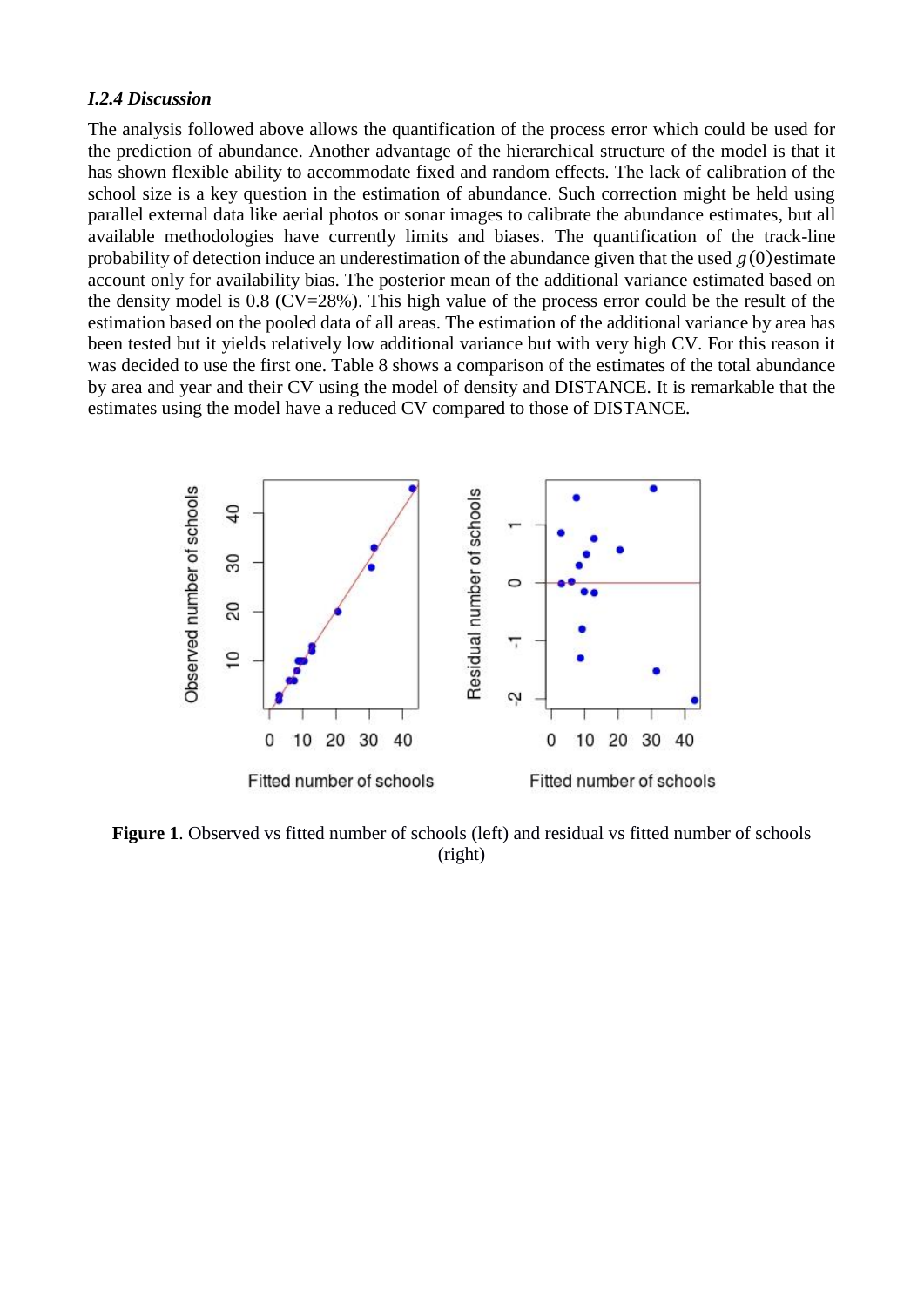| Table 8. Abundance estimates by year and area using the Density model and DISTANCE. |  |  |
|-------------------------------------------------------------------------------------|--|--|

| Area     | Year | N<br>(Model) | CV <sub>0</sub><br>(Model) | ${\bf N}$<br>(DISTANCE) | CV <sub>0</sub><br>(DISTANCE) |
|----------|------|--------------|----------------------------|-------------------------|-------------------------------|
|          | 2010 | 31636        | 43                         |                         |                               |
| A-inside | 2011 | 52542        | 40                         | 38720                   | 45.5                          |
|          | 2013 | 24069        | 39                         | 18717                   | 44.5                          |
|          | 2015 | 30513        | 46                         | 38248                   | 44.7                          |
| C-inside | 2010 | 19142        | 44                         | 9797                    | 59.2                          |
|          | 2011 | 42180        | 40                         | 13614                   | 45.3                          |
|          | 2013 | 76426        | 42                         | 86114                   | 38.3                          |
|          | 2015 | 38253        | 57                         | 47900                   | 65.5                          |
|          | 2010 | 84130        | 31                         | 73676                   | 37.8                          |
| E-inside | 2011 | 535824       | 29                         | 541634                  | 32.2                          |
|          | 2013 | 123552       | 34                         | 60614                   | 75.4                          |
|          | 2015 | 180266       | 37                         | 283100                  | 64.1                          |
|          | 2010 | 233273       | 32                         |                         |                               |
| G-inside | 2011 |              |                            |                         |                               |
|          | 2013 | 58870        | 37                         | 44041                   | 54.8                          |
|          | 2015 | 56432        | 59                         | 44162                   | 95.9                          |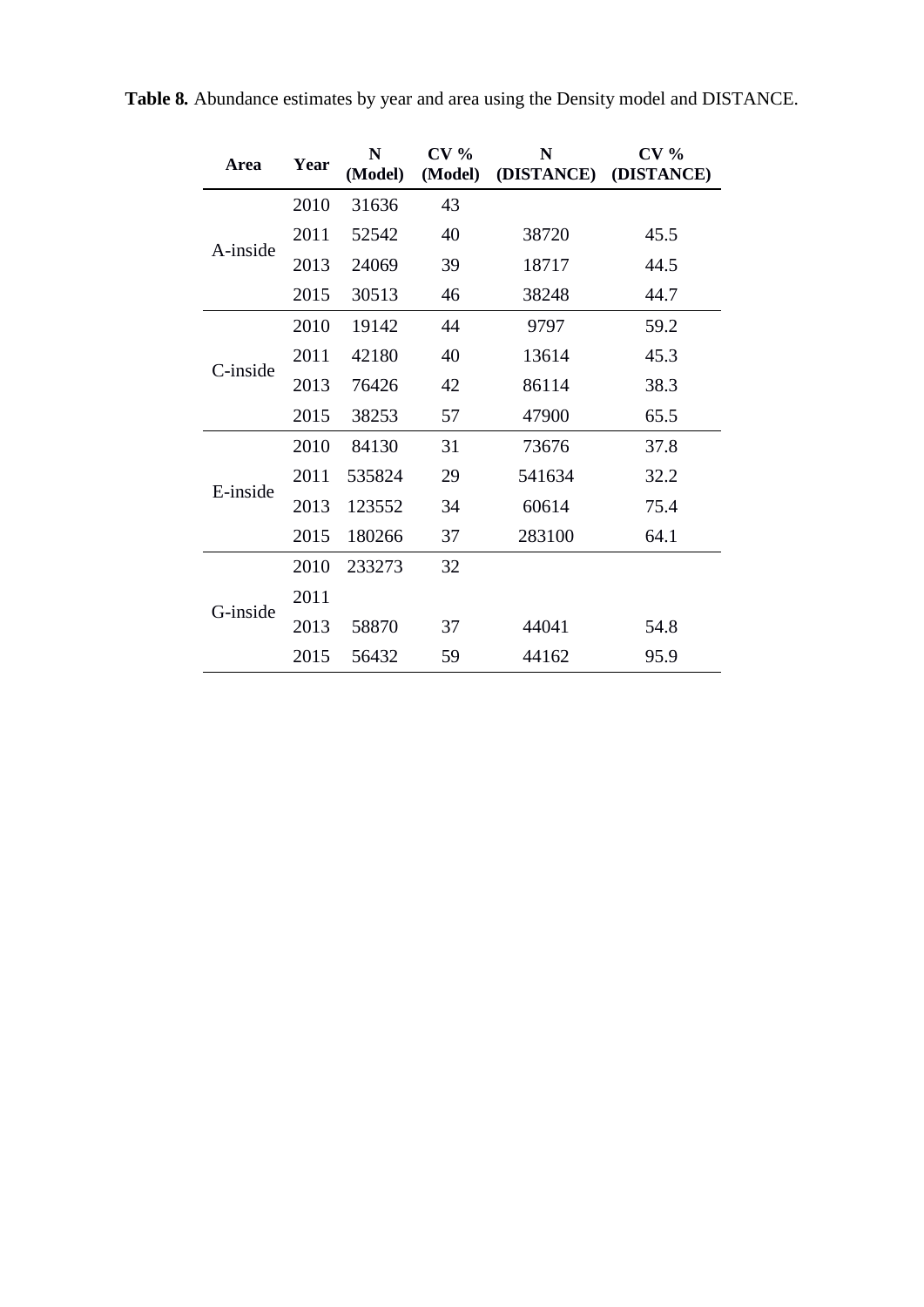# **I.3 Estimate the use of electronic tagging or other data to evaluate spatial and vertical differences between spawning seasons and provide an estimate of additional variance independently of I.2.**

### *I.3.1 Data availability and processing*

The evaluation of the spatial and vertical differences between spawning seasons was assessed based on data from electronic tags of 36 fish including 320 observations (Table 9). The data filtered according to overlapping areas indicate the percentage of time, in periods of 6 hours in average, that the observed fish spent in different depth bands  $(0(0 \text{ m}), 2 (0.1-2\text{m})$  and  $10 (2.1-10\text{m}))$ , during the observed time period.

| <b>NB</b> - <b>IDArgos</b> |              |    | <b>Overlapping areas</b> |    |              |
|----------------------------|--------------|----|--------------------------|----|--------------|
| <b>Years</b>               | $\mathbf{A}$ | C  | E                        | G  | <b>Total</b> |
| 2011                       | 4            |    |                          |    | 4            |
| 2012                       |              | 42 | 14                       |    | 14           |
| 2013                       | 62           | 12 | 55                       |    | 129          |
| 2015                       | 26           | 16 | 52                       | 79 | 173          |
| <b>Total</b>               | 92           | 28 | 121                      | 79 | 320          |

**Table 9.** Number of observations by area and year

A graphical exploration was held to show differences of time spent within 0-10m depth band according to area, year and day time (Figure 2). Generally there is a large dispersion of the time spent within depth bands according to day and night. Figure 3 shows the histograms of time spent within depth bands. The data are skewed to the left with important number of values near zero. The exception is for depth (10m) where data tend to be symmetric.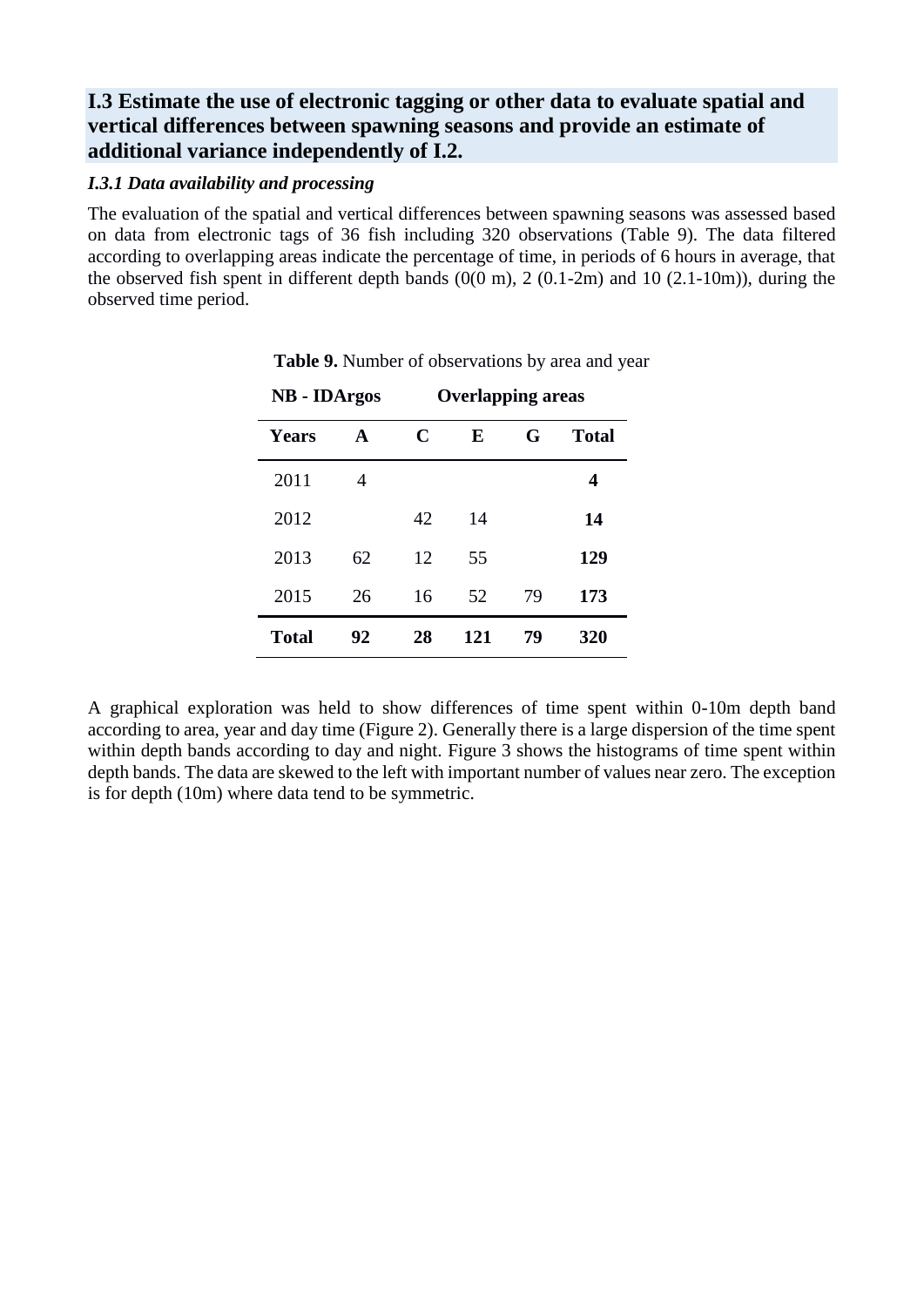

Figure 2. Time spent within each depth band by year area



**Figure 3.** Histogram of the percent time spent within a depth band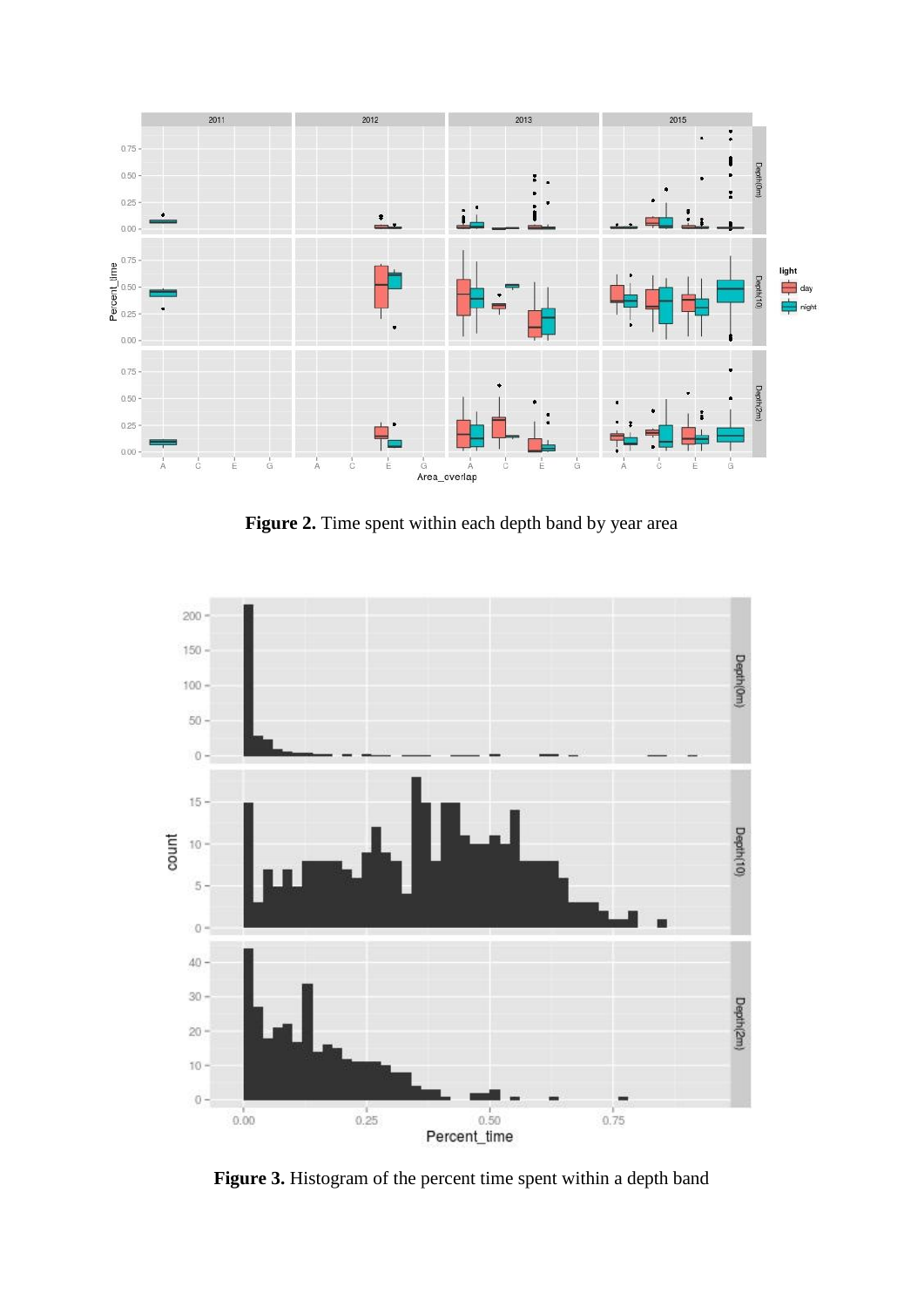#### *I.3.2 Data analysis*

The collected data represent the percentage of time spent by a fish in a depth band. The particularity of this continuous data is that it lays between zero and one. Such data could be modelled using a suitable distribution such as the beta distribution. This distribution is extremely flexible and one can model its parameters as functions of explanatory variables which is the purpose of the present exercise. However the data contains zero proportion of time spent within some depth bands. This could be critical for the beta distribution because it is defined on the open interval (0,1). Another alternative is to combine a mixture of models to allow for the zero-one inflation (Ospina and Ferrari, 2010, 2012)

The beta zero-inflated (BEZI) distribution is given by :

$$
bezi(y; \alpha, \mu, \phi) = \alpha \qquad if y = 0
$$

$$
bezi(y; \alpha, \mu, \phi) = (1 - \alpha)f(y; \mu, \phi) \qquad if y \in (0, 1)
$$

$$
bezi(y; \mu, \phi) = \frac{\Gamma(\phi)}{\Gamma(\mu\phi)\Gamma((1 - \mu)\phi)} y^{\mu\phi - 1}(1 - y)^{(1 - \mu)\phi - 1} \qquad if y \in (0, 1)
$$

where  $\Gamma(.)$  is the gamma function,  $0 < \alpha < 1$ ,  $0 < \mu < 1$  and  $\phi > 0$ 

$$
P(y=0)=\alpha, E(y)=(1-\alpha)\mu, Var(y)=(1-\alpha)\frac{V(\mu)}{\phi+1}+\alpha(1-\alpha)\mu^2
$$

The two components  $\mu$  and  $\alpha$  were modelled using covariates such as strata, day light and depth band as fixed effects and a random normal variable that accounts for inter-annual variability as random effect.

$$
logit(\alpha) = \gamma_0 + \gamma_1 * strata + \gamma_2 * depth + \gamma_3 * dayLight \qquad (eqn4)
$$

$$
logit(\mu) = \beta_0 + \beta_1 * strata + \beta_2 * depth + \beta_3 * dayLight + \epsilon
$$
 (eqn5)

where eqn4 is the process component for the discrete model that models the presence / absence of zero percent time spent in depth bands, and eqn5 is the model for the mean of the Beta distribution with the random effect  $\epsilon$  representing the process error with mean 0 and variance  $\sigma$ .

The modelling process was held using the Bayesian framework with JAGS via the statistical software R using R2jags.

#### *I.3.3 Results*

Modelling the percentage of time spent within a depth band could be used as an estimation for availability of BFT for the aerial survey. With a representative sample of BFT and good geographic coverage it is possible to build an environmental model to predict the availability of BFT when aerial surveys were being conducted (Scott-Hayward *et al*, 2014). Table 10 and Table 11 show the estimates of the different parameters of the discrete model for zero data and the continuous model for the data in (0.1).

The process error is estimated to have a standard deviation of  $0.282$  (CV=57 %).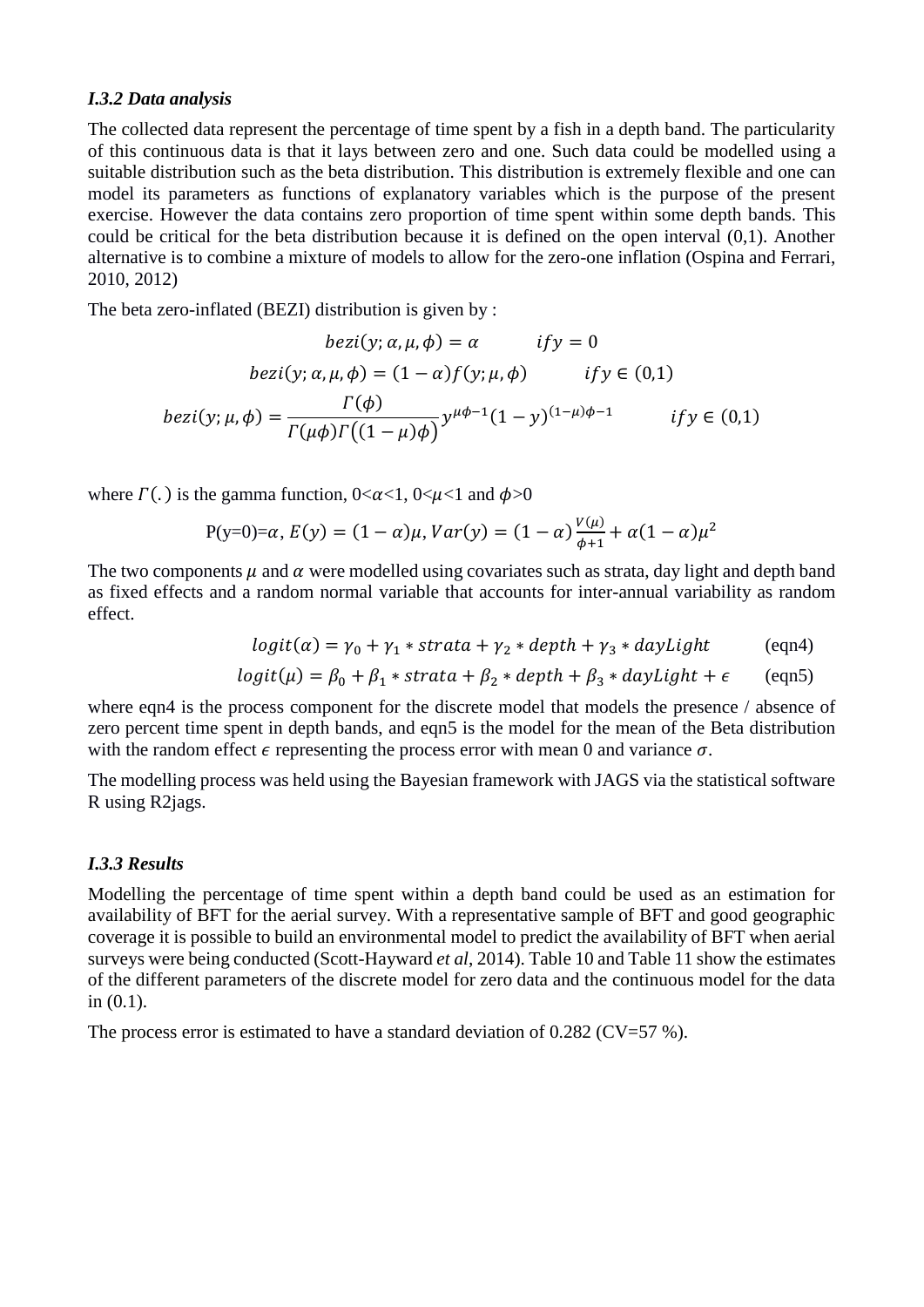| <b>Parameter</b>   | Mean     | SD    |
|--------------------|----------|-------|
| h v 0 zero         | $-5.196$ | 0.604 |
| b.v.strata.zero[1] | 0.651    | 0.644 |
| b.v.strata.zero[2] | 1.380    | 0.704 |
| b.v.strata.zero[3] | 2.256    | 0.587 |
| b.v.light.zero     | 0.560    | 0.293 |
| b.v.depth. zero[1] | 1.837    | 0.338 |
| b.v.depth. zero[2] | 0.243    | 0.413 |

**Table 10.** Parameters for the discrete model

**Table 11.**Parameters for the continuous model

| <b>Parameter</b>    | Mean     | SD    |
|---------------------|----------|-------|
| h.v.0               | $-0.310$ | 0.292 |
| $b.v.$ strata[1]    | $-0.134$ | 0.365 |
| $b.v.$ strata $[2]$ | $-0.067$ | 0.373 |
| b.v.strata[3]       | $-0.308$ | 0.358 |
| b.v.light           | $-1.024$ | 0.063 |
| b.v. depth[1]       | $-2.011$ | 0.078 |
| b.v. depth[2]       | $-1.115$ | 0.067 |
| Sig.v.jt            | 0.284    | 0.162 |
| tau                 | 6.513    | 0.326 |

# **I.4 Compare the additional variance estimates with the estimates of survey variance obtained using DISTANCE**

The accuracy of estimates and the reduction of variability could always be attained by increasing enough the sample size. Taking into account the cost of gathering data, it is always desirable to determine the minimal sample size or the minimal sampling duration that is required to achieve a desired accuracy (Kruschke, 2011).

To conduct the question of comparing the additional variance estimates with the estimates of DISTANCE, multiple scenarios on the coverage percentage were analysed. The analysis of the effect of increasing or reducing the total transects length or the percentage of the surveyed area is measured by the improvement and the deterioration of the coefficients of variation of the estimates. For this exercise, six scenarios (Table 12) were analysed where the total range of areas coverage varies from 10% to 60% (as in Cañadas and Vazquez, 2016). For each scenario, the total length and the number of schools detected were calculated based on the available data according to each scenario.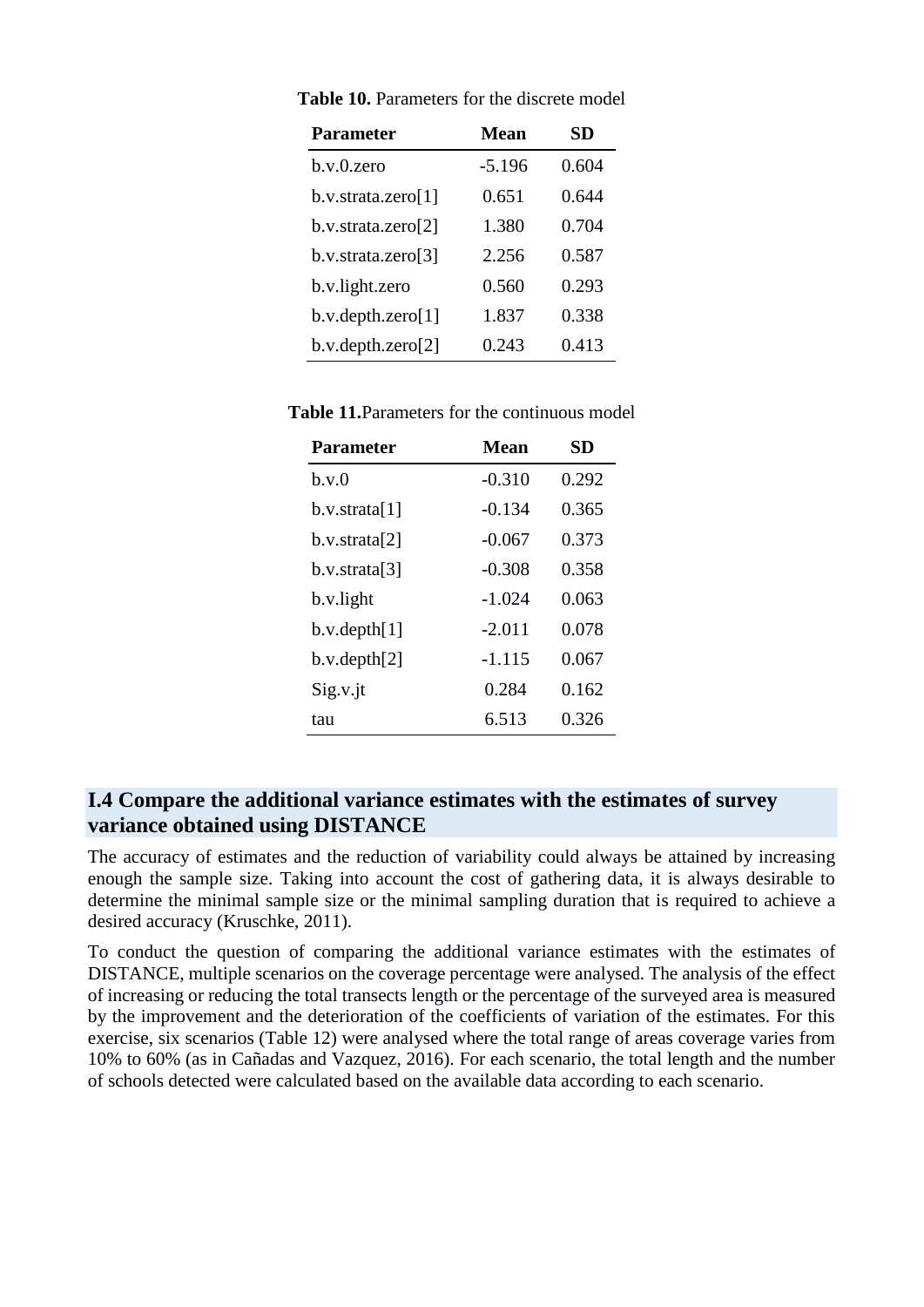|          | <b>Survey</b> |                    |            | Real     |        |        |        |       |       |       |
|----------|---------------|--------------------|------------|----------|--------|--------|--------|-------|-------|-------|
|          |               | area               | Real       | transect |        |        |        |       |       |       |
| Area     | Year          | (km <sup>2</sup> ) | coverage % | length   | $10\%$ | $20\%$ | $30\%$ | 40 %  | 50 %  | 60 %  |
| A inside | 2010          | 61933              | 30         | 6277     | 2092   | 4185   | 6277   | 8369  | 10462 | 12554 |
| C inside | 2010          | 53868              | 44.9       | 8168     | 1819   | 3638   | 5457   | 7277  | 9096  | 10915 |
| E inside | 2010          | 93614              | 40.0       | 12621    | 3155   | 6311   | 9466   | 12621 | 15776 | 18932 |
| G inside | 2010          | 56211              | 15.3       | 2900     | 1895   | 3791   | 5686   | 7582  | 9477  | 11373 |
| A inside | 2011          | 61933              | 17.5       | 7975     | 4557   | 9114   | 13671  | 18229 | 22786 | 27343 |
| C inside | 2011          | 53868              | 21.4       | 8466     | 3956   | 7912   | 11868  | 15824 | 19780 | 23736 |
| E inside | 2011          | 93614              | 14.2       | 9806     | 6906   | 13811  | 20717  | 27623 | 34528 | 41434 |
| G inside | 2011          | 56211              |            |          |        |        |        |       |       |       |
| A inside | 2013          | 61933              | 32.6       | 6743     | 2068   | 4137   | 6205   | 8274  | 10342 | 12410 |
| C inside | 2013          | 53868              | 14.9       | 2682     | 1800   | 3600   | 5400   | 7200  | 9000  | 10800 |
| E inside | 2013          | 93614              | 11.9       | 3720     | 3126   | 6252   | 9378   | 12504 | 15630 | 18756 |
| G inside | 2013          | 56211              | 9.2        | 1716     | 1865   | 3730   | 5596   | 7461  | 9326  | 11191 |
| A inside | 2015          | 61933              | 20.2       | 4119     | 2039   | 4078   | 6117   | 8156  | 10196 | 12235 |
| C inside | 2015          | 53868              | 15.0       | 2658     | 1772   | 3544   | 5316   | 7088  | 8860  | 10632 |
| E inside | 2015          | 93614              | 14.5       | 4484     | 3092   | 6185   | 9277   | 12370 | 15462 | 18554 |
| G inside | 2015          | 56211              | 4.2        | 785      | 1869   | 3738   | 5607   | 7476  | 9345  | 11214 |

**Table 12.** Transect length by area and year corresponding to six area coverage scenarios

Based on the data calculated according to each scenario, the model of density presented in I.2 was fitted to each of them and the abundances by area and year and their CVs were estimated. Table 13 shows the main results of the six scenarios. Figure 4 presents the trend of the CVs of abundance. It is clear that above a certain level of area coverage the gain in terms of variability reduction becomes unimportant compared to the cost of coverage. For example, when the total area coverage increases from 10 % to 20 % the average reduction of the abundances CVs is equals to 19.8 %. The average reduction of the CVs when increasing the total coverage from 20 % to 30 % in all areas in 9.66 %. Above 40 % total coverage of all areas, the CVs reduction decrease slowly from 5.35 % for 40 % coverage and 3.8 % for 60% coverage.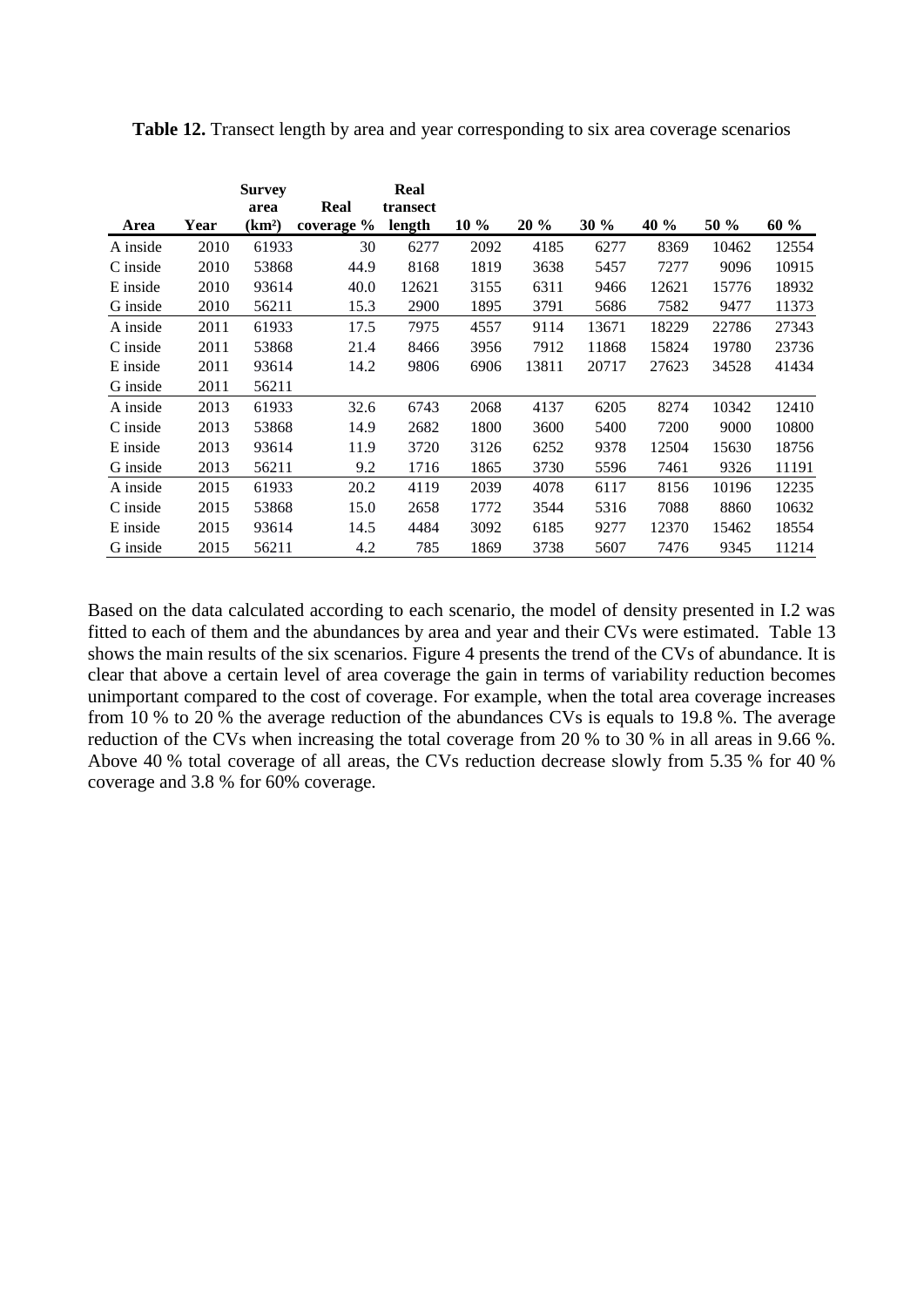|          |      |                 | Actual |        |         |        |         |                |         |                |         |                |       |        |              |
|----------|------|-----------------|--------|--------|---------|--------|---------|----------------|---------|----------------|---------|----------------|-------|--------|--------------|
| Area     | Year | <b>Actual N</b> | $CV\%$ | N1     | $CV1\%$ | N2     | $CV2\%$ | N <sub>3</sub> | $CV3\%$ | N <sub>4</sub> | $CV4\%$ | N <sub>5</sub> | CV5 % | N6     | <b>CV6 %</b> |
| A-inside | 2010 |                 |        | 37294  | 57.3    | 30946  | 48.4    | 31777          | 43.1    | 32378          | 39.5    | 30733          | 37.5  | 31190  | 36.4         |
| C-inside | 2010 | 9797            | 59.2   | 26173  | 66.4    | 24599  | 52.3    | 20742          | 48.5    | 18702          | 46      | 19527          | 41.8  | 18224  | 40.5         |
| E-inside | 2010 | 73676           | 37.8   | 94742  | 42.3    | 91487  | 35      | 86472          | 32.3    | 84121          | 30.7    | 83046          | 30.1  | 83419  | 28.9         |
| G-inside | 2010 |                 |        | 231058 | 34.9    | 233067 | 30.9    | 238697         | 29.6    | 239331         | 29.1    | 241146         | 28.6  | 239911 | 28           |
| A-inside | 2011 | 38720           | 45.5   | 52821  | 47.5    | 50754  | 39.6    | 53746          | 35      | 55502          | 32.8    | 56148          | 31.2  | 55064  | 30.1         |
| C-inside | 2011 | 13614           | 45.3   | 45366  | 48.3    | 41525  | 41      | 42592          | 35.9    | 43341          | 33.7    | 42250          | 32.2  | 42571  | 30.9         |
| E-inside | 2011 | 541634          | 32.3   | 531352 | 31.2    | 537071 | 27.9    | 546944         | 26.6    | 552979         | 26.5    | 553171         | 26.1  | 553053 | 25.6         |
| G-inside | 2011 |                 |        |        |         |        |         |                |         |                |         |                |       |        |              |
| A-inside | 2013 | 18717           | 44.5   | 25650  | 54.2    | 24153  | 44.6    | 23691          | 39.9    | 23460          | 37.3    | 23336          | 35.5  | 23093  | 33.6         |
| C-inside | 2013 | 86114           | 38.3   | 75554  | 47.4    | 76236  | 38      | 81234          | 33.9    | 83824          | 31.8    | 85752          | 30.5  | 84066  | 29.2         |
| E-inside | 2013 | 60614           | 75.4   | 125120 | 34.1    | 123331 | 30      | 120024         | 28.3    | 120401         | 27.7    | 120646         | 27.2  | 120280 | 26.5         |
| G-inside | 2013 | 44041           | 54.8   | 57813  | 36.4    | 56385  | 31.2    | 55878          | 29.4    | 55944          | 28.5    | 55795          | 27.9  | 55553  | 27.1         |
| A-inside | 2015 | 38248           | 44.7   | 30751  | 57.7    | 30501  | 46      | 30665          | 40.9    | 30698          | 37.7    | 30675          | 35.4  | 30691  | 34           |
| C-inside | 2015 | 47900           | 65.5   | 38634  | 65.6    | 38114  | 51.9    | 38069          | 45.9    | 38070          | 42.8    | 38396          | 39.5  | 38017  | 37.5         |
| E-inside | 2015 | 283100          | 64.1   | 78004  | 41.1    | 180242 | 34.2    | 181158         | 31.4    | 181494         | 30.1    | 182489         | 29    | 181443 | 28.3         |
| G-inside | 2015 | 44162           | 95.9   | 48667  | 46.7    | 45702  | 38.9    | 41675          | 35.6    | 41489          | 33.5    | 41767          | 32    | 41484  | 30.4         |

**Table 13***.* Abundance estimates and their CVs by year and area.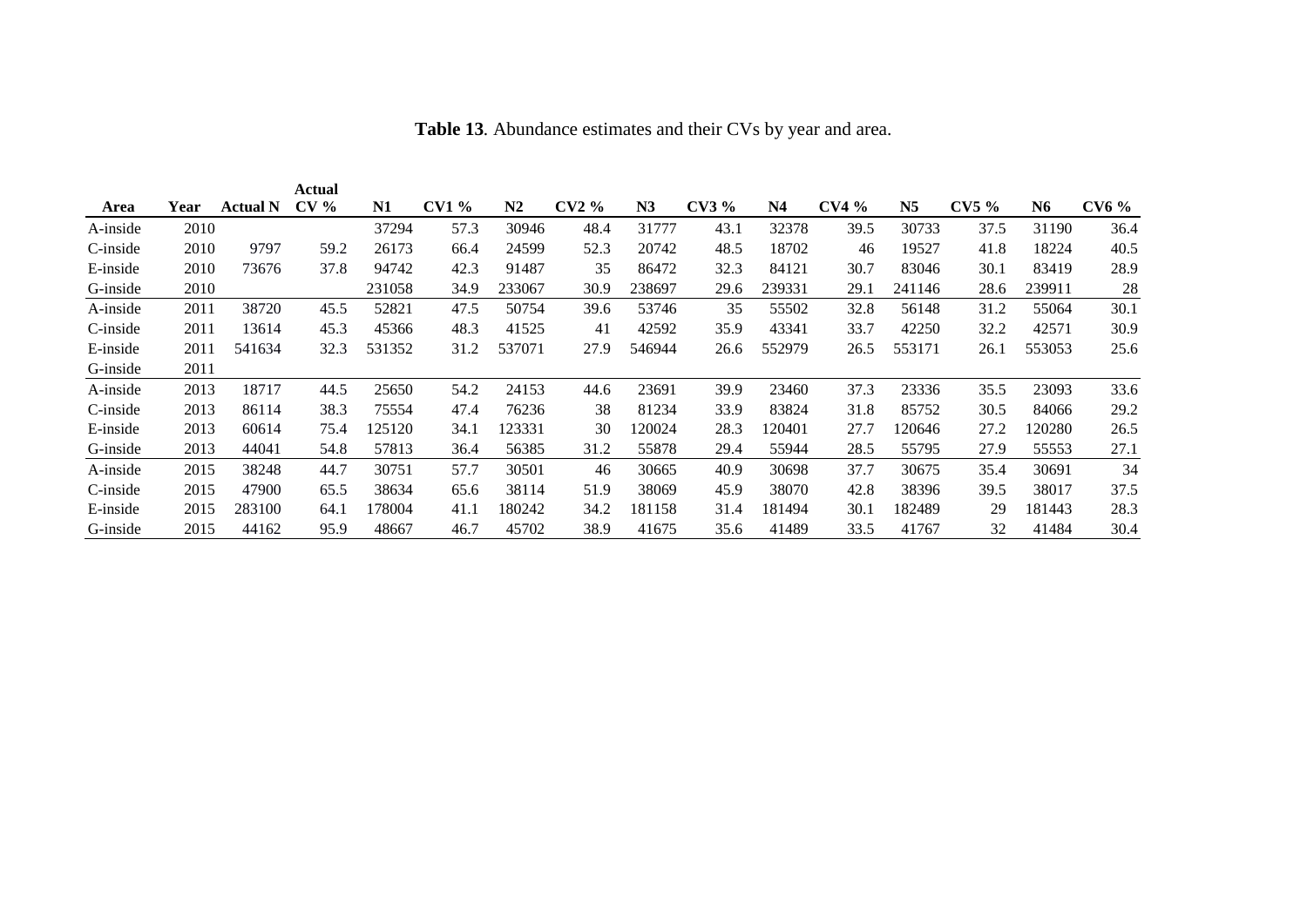

**Figure 4**. Trend of the CVs of abundance under various scenarios of area coverage.

Based on the coverage scenarios in table 12 and table 13, a comparison of the different strategies of surveying the overlapping areas was conducted. Figure 5 shows the comparison of average CVs of abundance of the four areas together for each coverage scenario based on 2010-2011, where the survey was held only in the overlapped areas, and 2013-2015, where 50 % of the survey was held outside the overlapped areas. Also the average based on the whole 2010-02015 period is shown. The figure shows that concentrating the survey in the overlapped areas (2010-2011) allows a gain in terms of reduction of abundance CVs within these overlap areas, when compared with years when extended survey is done (2013-2015).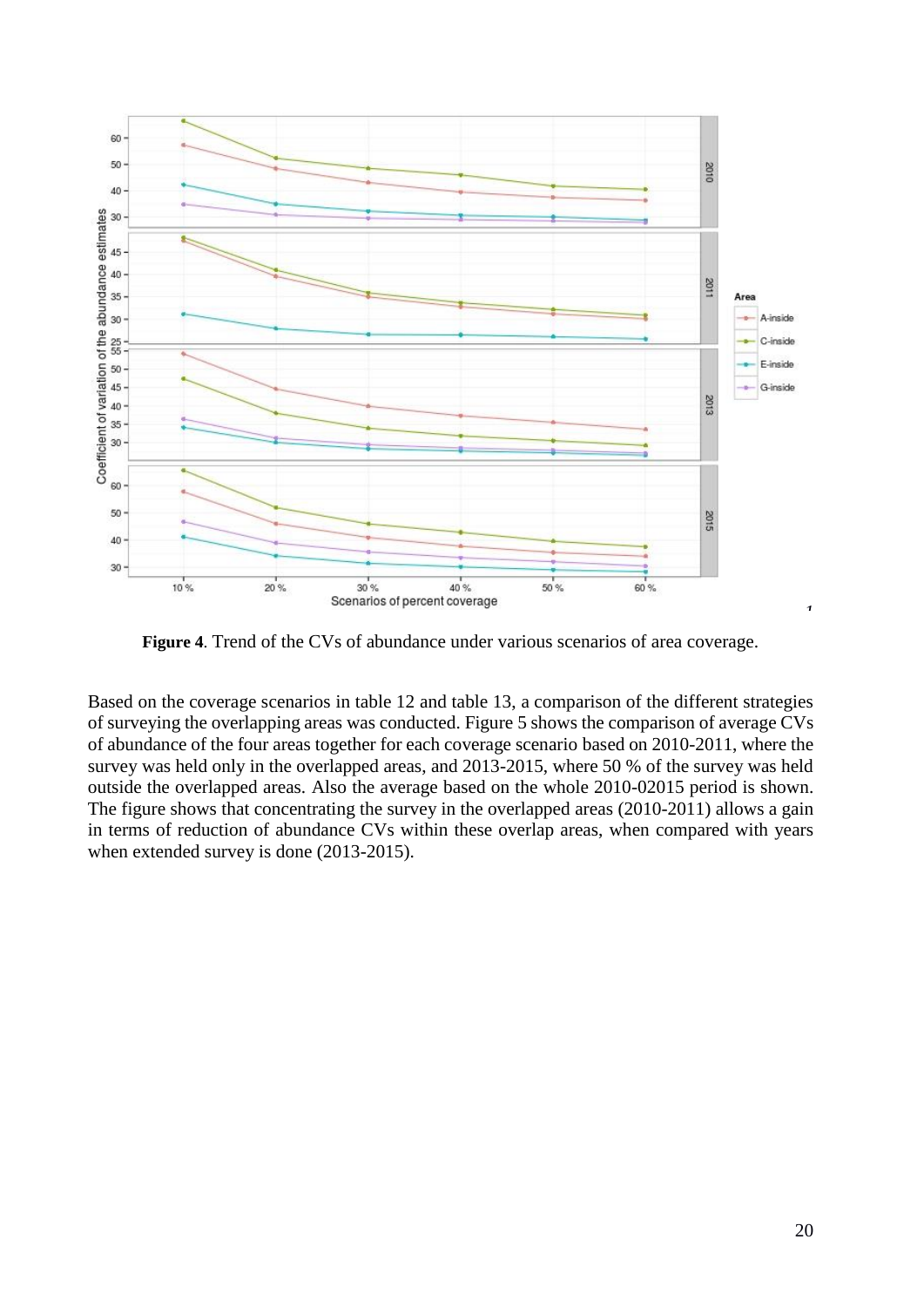

**Figure 5**. Trend of the CVs of abundance under various scenarios of area coverage in the overlap areas, based on the CVs of 2010-2011 (surveying only the inside areas), 2013-2015 (surveying both inside and outside areas), and the whole period.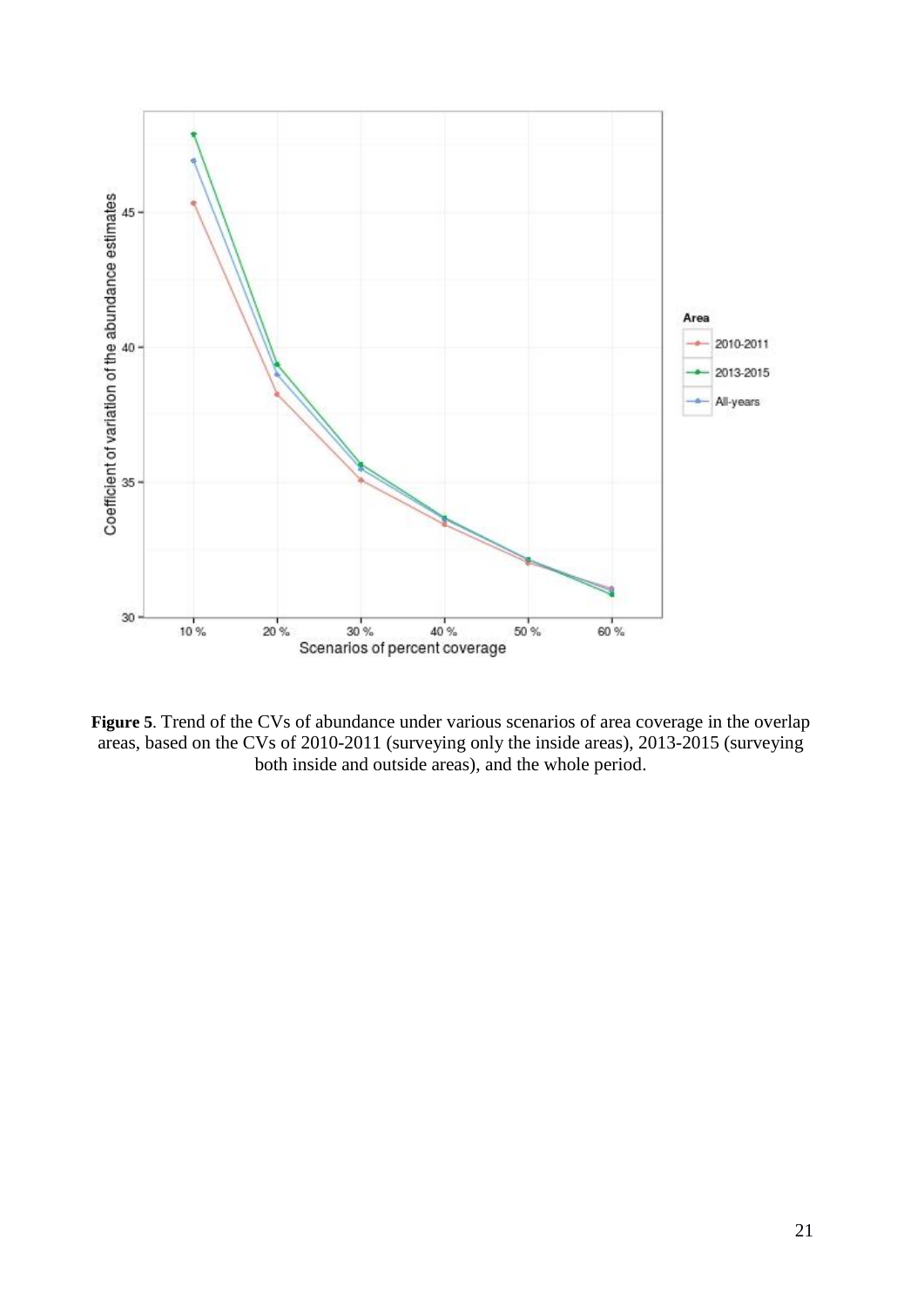## **II. Evaluation whether the aerial survey can provide a reliable and robust index of abundance for use in stock assessments**

All current methodologies for obtaining any index of abundance for large pelagic species provide estimates which cannot be checked against a real reference number or ground truth. Both fisherydependent indices (i.e. CPUE by gear and area) and fishery-independent indices (i.e. aerial surveys, larval index, sonar surveys) are always not precise. The advance of an aerial survey is that it produces estimates which are always prudential, because the number of sightings can be just a partial image of the reality, but it is almost impossible that they can be higher than the reality. As a matter of fact, this index is always conservative and prudential.

# **II.1 Analysis of the design and costs to detect a range of population growth rates in 3, 5 and 10 years with no reduction in the additional variance**

The assessment of the reliability of the aerial survey index of abundance to reflect the underlying dynamics is conducted using a power analysis. Based on the model selected in I.2) above, Monte Carlo simulation were conducted to evaluate its ability to detect a known trend in different ranges of years. All parameters were given the posterior mean values estimated before, except for the trend parameter which is fixed according to each scenario. This parameter was given different values that represents increase and decrease in the density of BFT with magnitude of 20% and 10%. The annual changes were tested over 3, 5 and 10 years.

To test each combination of annual change and period, 100 random data sets were generated according to the following scheme:

$$
n_{jt} \sim \text{Pois}(E[n_{jt}])
$$

$$
E[n_{jt}] = \frac{2 \cdot L_{jt} \cdot g(0)}{s_{jt} \cdot f_{jt}(0)} \cdot D_{jt}
$$

$$
D_{jt} = exp(\beta_0 + \beta_1 \cdot t + \beta_k \cdot start_k)
$$

To estimate the power of the model to detect trends, each generated data set was analysed with the model selected in I.2. The trend is considered detected if the 95% confidence interval around the posterior mean value of the trend parameter fall completely in a region of practical equivalence (ROPE) of the fixed trend. It is obvious that the wider the ROPE the more the power will be improved. The ROPE tested were intervals around the known trend that have a width calculated based on a percentage of the trend value. For example for a trend  $\theta$ , two ROPE will be tested that are  $\theta$  + 0.1  $\cdot$   $\theta$ , and  $\theta$  + 0.2  $\cdot$   $\theta$ .

For each combination of trend magnitude, number of year sampling and ROPE width, a fraction of the simulations do not detect the trend. This fraction represent the  $\beta - error$  (Type II error). The fraction of simulations that yields a confidence interval around the mean falling completely in the ROPE, represents the power.

#### *a) Scenario 1: Data simulation without process error*

In this scenario the data sets simulated to detect trends were held without using the process error. So the density was calculated deterministically as a function of the estimated parameters and only the number of schools generated using 'rpois' that adds some randomness to data. Table 14 shows the results of the trend detection. For the largest trend 20%, there is a probability above 0.6 to be detected within the range [0.16, 0.24].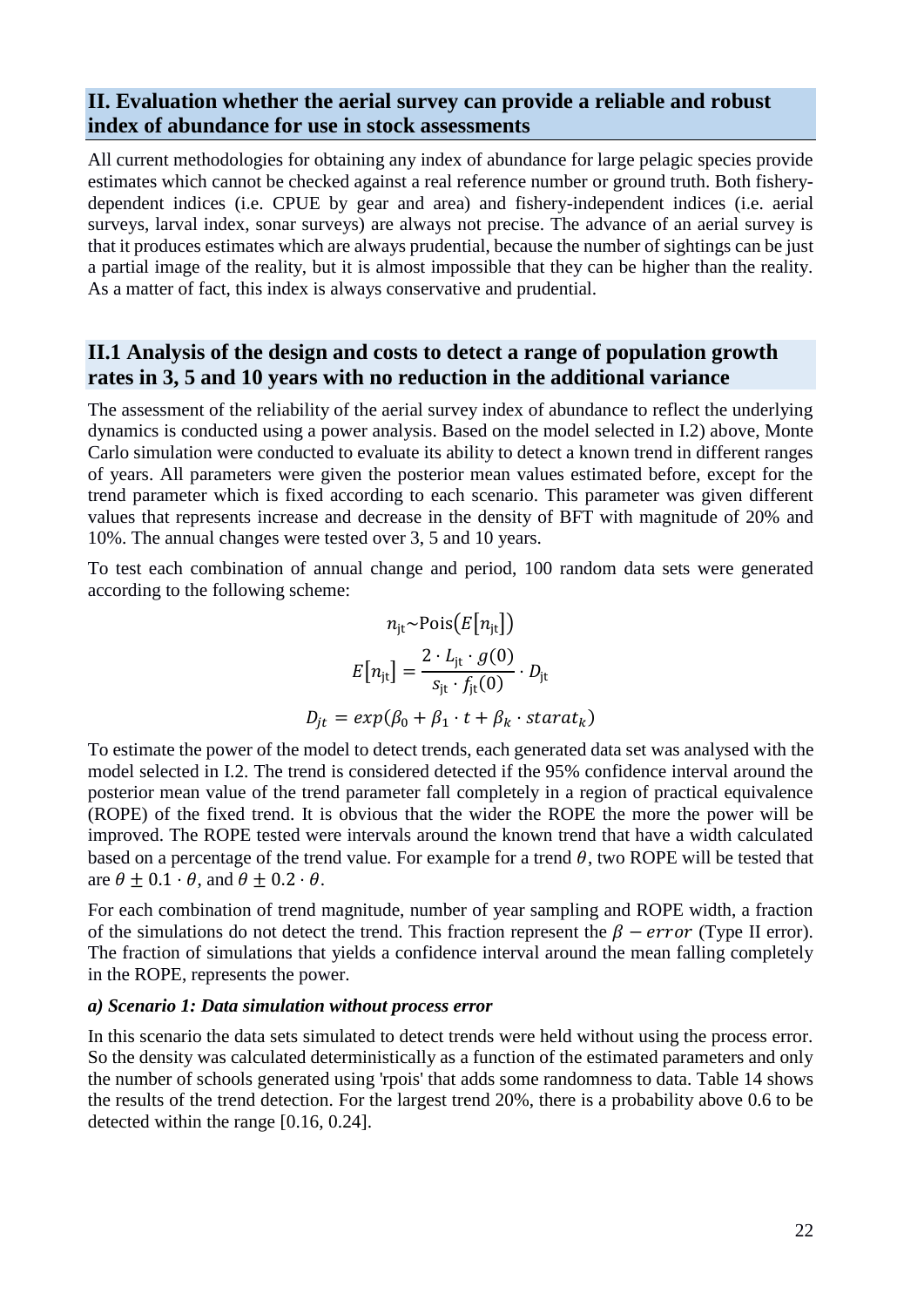| No. of | % annual | Power to detect a trend                    |      |  |  |  |  |
|--------|----------|--------------------------------------------|------|--|--|--|--|
| years  | change   | $\beta \pm 0.10\beta$ $\beta \pm 0.2\beta$ |      |  |  |  |  |
| 3      | $+20$    | 0.10                                       | 0.29 |  |  |  |  |
| 5      | $+20$    | 0.21                                       | 0.43 |  |  |  |  |
| 10     | $+20$    | 0.36                                       | 0.68 |  |  |  |  |
| 3      | $-20$    | 0.06                                       | 0.2  |  |  |  |  |
| 5      | $-20$    | 0.17                                       | 0.33 |  |  |  |  |
| 10     | $-20$    | 0.29                                       | 0.63 |  |  |  |  |
| 3      | $+10$    | 0.02                                       | 0.09 |  |  |  |  |
| 5      | $+10$    | 0.07                                       | 0.2  |  |  |  |  |
| 10     | $+10$    | 0.12                                       | 0.37 |  |  |  |  |
| 3      | $-10$    | 0.05                                       | 0.05 |  |  |  |  |
| 5      | $-10$    | 0.08                                       | 0.12 |  |  |  |  |
| 10     | $-10$    | 0.1                                        | 0.36 |  |  |  |  |

**Table 14.** Power to detect a trend

#### *b) Scenario 2: Data simulation with process error*

This scenario has the data generated by adding a normal random variable with mean zero and standard deviation equal to the additional variance. In this scenario we have tested large annual change equal to 25% and a wider ROPE with a half width equal the 20% of the trend. Results has shown that in the presence of the additional variance it becomes difficult to detect even a large annual change. Table 15 presents the results of the power to detect a 25% annual change.

| No. of | % annual change | <b>Power to detect a</b><br>trend |  |  |  |  |
|--------|-----------------|-----------------------------------|--|--|--|--|
| years  |                 | $\beta \pm 0.2\beta$              |  |  |  |  |
| 10     | $+25$           | 0.223                             |  |  |  |  |
| 5      | $+25$           | 0.087                             |  |  |  |  |
| 3      | $+25$           | 0.051                             |  |  |  |  |
| 10     | $-25$           | 0.18                              |  |  |  |  |
| 5      | $-25$           | 0.042                             |  |  |  |  |
| 3      | $-25$           | 0.032                             |  |  |  |  |

**Table 15.** Power to detect a 25% annual change

#### *c) Cost analysis:*

The analysis of the cost of the aerial surveys designed to detect a range of growth rates in different range of years was based on the cost of one survey. The estimation of the total costs of the aerial surveys necessary to detect a trend could be calculated as the product of the cost of an actual survey and the number of years necessary to detect such a trend.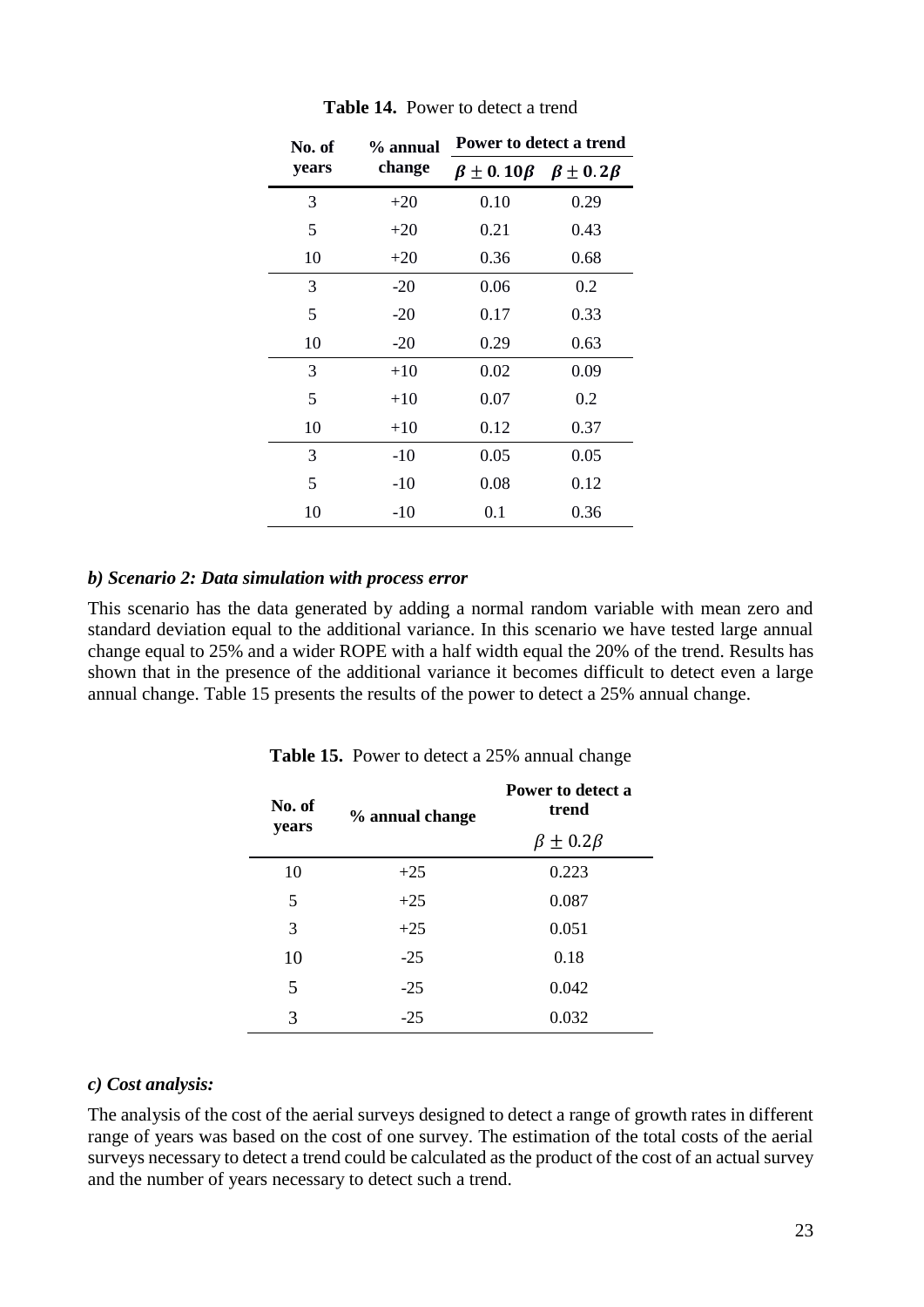## *Discussion*

The number of years to detect trends in the BFT population using the described methodology depends mainly on two parameters: 1) the magnitude of annual change to be detected and 2) the width of the ROPE which could be interpreted as the accuracy with which we want to detect the trend. A survey stability (meaning a survey conducted with the same methodology, always in the same areas, in the same periods and with the same spotters) will certainly and substantially improve the current estimates, which are necessarily based on the data from different survey approaches. Detecting an annual trend of 50% will be more likely than a 25% annual change. Similarly, detecting a trend within an interval of [20%, 30%] will be more probable than detecting a trend within [23%, 27%]. If a method requires a large increase or decline to be detected in large number of years, then the followed methodology will be of limited use (Forney *et al*., 1991). The large estimate of the additional variance  $(80\%$   $(CV=28\%)$  is the main source that induced the weak power to detect the trends. The analysis confirms that a 25% annual change takes 10 years to be detected with a weak probability equal 0.2.

# **II.2 Analysis of the design and costs to detect a range of population growth rates in 3, 5 and 10 years with a reduction in additional variance**

The reduction of the additional variance and the improvement of the power to detect a trend could be handled by increasing the sample size. In the next exercise multiple data sets were created and analyzed based on the model in I.2.

To increase the sample size and therefore reduce the additional variance, three scenarios specifying the total coverage of each overlapping area were analyzed. Table 16 shows the total transect length corresponding to 20%, 40% and 60% total coverage of each area. Three cases are shown, as the length of transects for a given coverage depends on the effective strip width (*esw*) considered for the detection function The three cases considered of twice the *esw* (as the *esw* only counts one side of the track, so it needs to be multiplied by two to take into account both sides of the track) were:

- Esw  $x^2 = 1.94$  (being the esw of the last year, 2015)
- Esw  $x^2 = 2.30$  (being the average esw for the four years)
- Esw  $x^2 = 2.96$  (being the highest esw of the four years)

Table 17 shows the results of the power estimations. It is clear that by increasing the total length of transect the power increases also.

**Table 16.** Total transect according to each scenario of total coverage by area.

|              |        | $esw x2=1.94$ |        |        | $esw x2=2.30$ |        |        | $esw x2=2.96$ |        |  |
|--------------|--------|---------------|--------|--------|---------------|--------|--------|---------------|--------|--|
| Area         | $20\%$ | 40 $\%$       | $60\%$ | $20\%$ | 40 $\%$       | $60\%$ | $20\%$ | 40 $\%$       | $60\%$ |  |
| A-inside     | 6,385  | 12,770        | 19,155 | 5,385  | 10,771        | 16,156 | 4,185  | 8,369         | 12,554 |  |
| C-inside     | 5,553  | 11,107        | 16,660 | 4,684  | 9,368         | 14,053 | 3,640  | 7,279         | 10,919 |  |
| G-inside     | 9.651  | 19,302        | 28,953 | 8,140  | 16,281        | 24,421 | 6,325  | 12.651        | 18.976 |  |
| E-inside     | 5,795  | 11,590        | 17,385 | 4,888  | 9,776         | 14.664 | 3,798  | 7.596         | 11,394 |  |
| <b>Total</b> | 27,384 | 54,768        | 82,152 | 23,098 | 46,196        | 69,294 | 17,948 | 35,895        | 53,843 |  |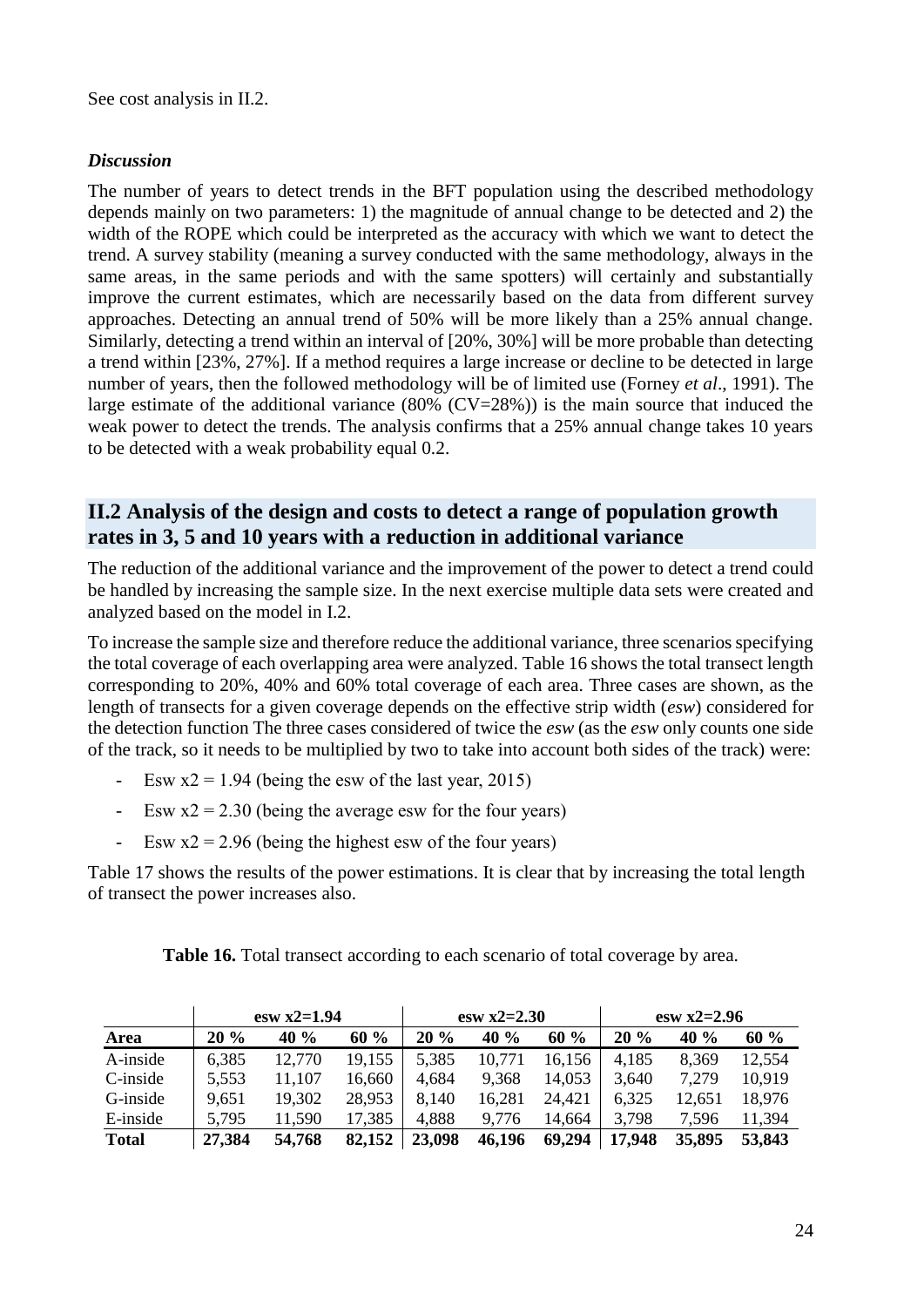**Table 17.** Power to detect a trend with increased transect length (considering here esw  $x^2 =$ 2.96)

| No. of | % annual | $\beta + 20\% \beta$ |             |       |  |  |  |  |
|--------|----------|----------------------|-------------|-------|--|--|--|--|
| years  | change   | <b>20 %</b>          | <b>40 %</b> | 60 %  |  |  |  |  |
| 10     | $+20$    | 0.13                 | 0.145       | 0.20  |  |  |  |  |
| 5      | $+20$    | 0.09                 | 0.12        | 0.137 |  |  |  |  |
| 3      | $+20$    | 0.02                 | 0.06        | 0.07  |  |  |  |  |
| 10     | $-20$    | 0.17                 | 0.18        | 0.19  |  |  |  |  |
| 5      | $-20$    | 0.06                 | 0.09        | 0.11  |  |  |  |  |
| 3      | $-20$    | 0.0                  | 0.04        | 0.05  |  |  |  |  |

The results of the variance reduction shows that even with a large coverage of the different areas, the probability to detect a 20% annual change equal 0.2, is relatively weak. The major reason of this inability to detect a trend with sufficient confidence is due mainly to the process error which in our case equals 80% (CV=28%).

### *Cost analysis:*

The available cost data provided by ICCAT cover the four aerial surveys conducted in the four phases 1, 2, 4 and 5. Table 18 presents the total transect length and Table 19 shows the total costs by year and the average cost by km transect on effort. Costs have been differentiated into field work cost and other costs (design, training and meetings, and analysis). Field costs depend on the transect length and the logistics, while 'other costs' are mostly independent of the coverage.

| Year         | <b>Inside</b> | <b>Outside</b> | <b>Total</b> |
|--------------|---------------|----------------|--------------|
| 2010         | 30,879        |                | 30,879       |
| 2011         | 28,177        |                | 28,177       |
| 2013         | 15,669        | 13,278         | 28,947       |
| 2015         | 14,413        | 11,079         | 25,492       |
| <b>Total</b> | 89,138        | 24,357         | 113,495      |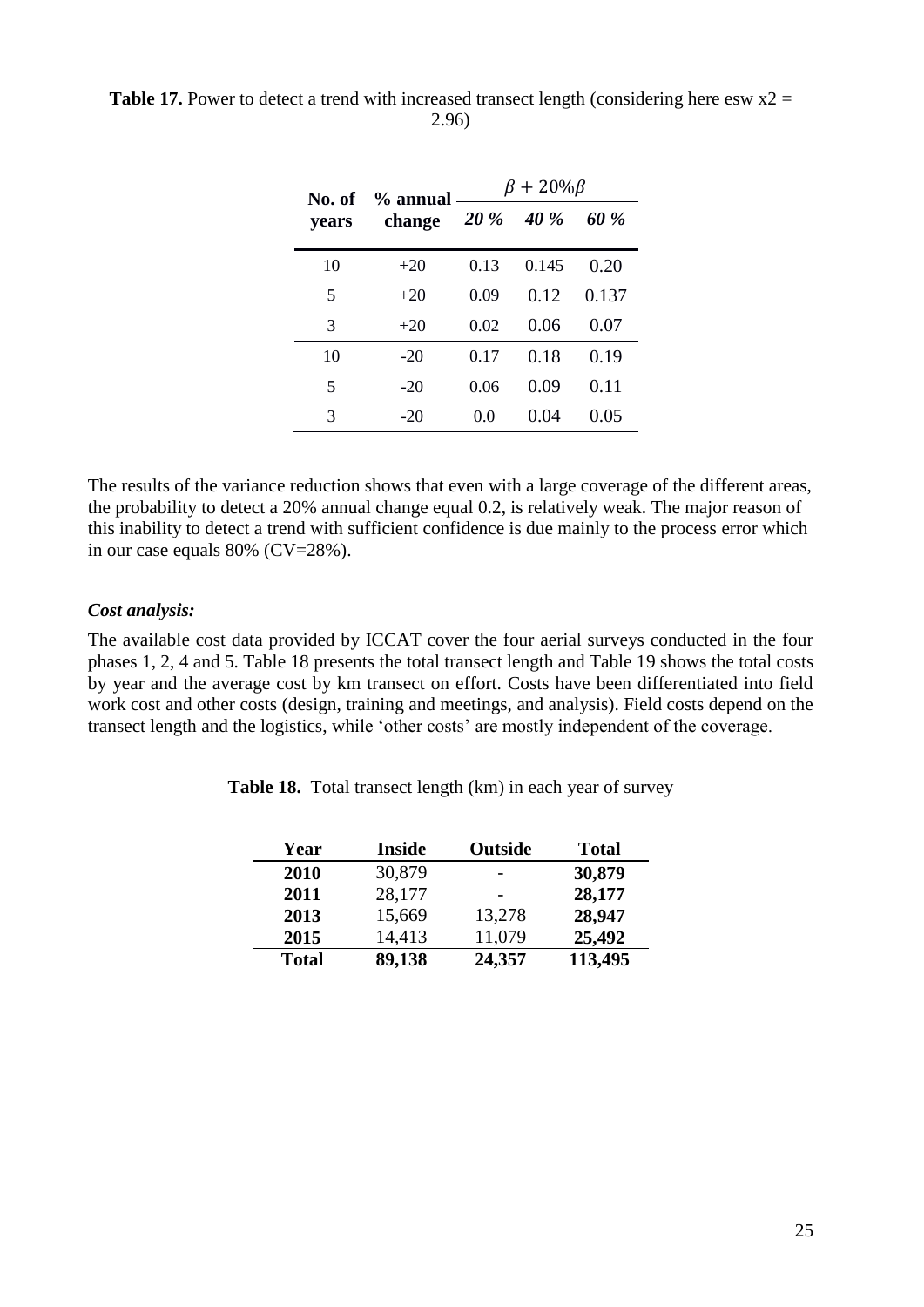|      | Cost $(\epsilon)$      |       |                        |                       | <b>Transect length on</b><br>effort (km) |               | Cost per km  |                  |            |
|------|------------------------|-------|------------------------|-----------------------|------------------------------------------|---------------|--------------|------------------|------------|
|      | <b>Field</b>           |       |                        |                       |                                          |               | <b>Field</b> |                  |            |
| Year | work                   | Other | <b>Total</b>           | <b>Outside Inside</b> |                                          | <b>Total</b>  |              | work Other Total |            |
| 2010 |                        |       | 300,000 13,266 313,266 |                       | 30,879                                   | 30,879        | 9.72         |                  | 0.43 10.14 |
| 2011 |                        |       | 282,097 34,236 316,333 |                       | 28,177                                   | 28,177        | 10.01        |                  | 1.22 11.23 |
| 2013 |                        |       | 491,718 26,708 518,426 | 13,278                | 15,669 28,947                            |               | 16.99        |                  | 0.92 17.91 |
| 2015 | 431,425 48,002 479,427 |       |                        | 11.079                |                                          | 14,413 25,492 | 16.92        | 1.88             | 18.81      |

**Table 19.** Total cost by phase and average cost by km of transect

As the costs have varied from year to year, a "typical" cost was chosen for the cost analysis. For 'other costs' the average cost for the four years of survey was taken. For field work, we considered only 2010-2011, as in 2013-2015 the outside areas were also surveyed increasing very much the costs associated with field work logistics. Therefore, the average of the field work cost of 2010 and 2011 was calculated, and prudentially a 10% was added to account for potential increases in costs of aircraft renting, personnel, fuel, and other associated costs. The resulting "typical" cost used for the cost analysis is shown in Table 20.

**Table 20.** "Typical" cost to be used in the cost analysis.

|             | Cost (E)          |              |              |  |  |  |  |  |  |
|-------------|-------------------|--------------|--------------|--|--|--|--|--|--|
|             | <b>Field work</b> | <b>Other</b> | <b>Total</b> |  |  |  |  |  |  |
| Total cost  | 320,153           | 30,553       | 350,706      |  |  |  |  |  |  |
| Cost per km | 10.85             | 1 1 1        | 11.96        |  |  |  |  |  |  |

Table 21 shows the cost analysis for five scenarios of coverage (20% to 60%) and the three cases of *esw*, as the amount of transect length is what would define the cost. The "typical" cost was applied. The reduction in CVs of abundance and with additional variance 1 were taken for the "Average Scenario" (see Cañadas and Vazquez, 2016).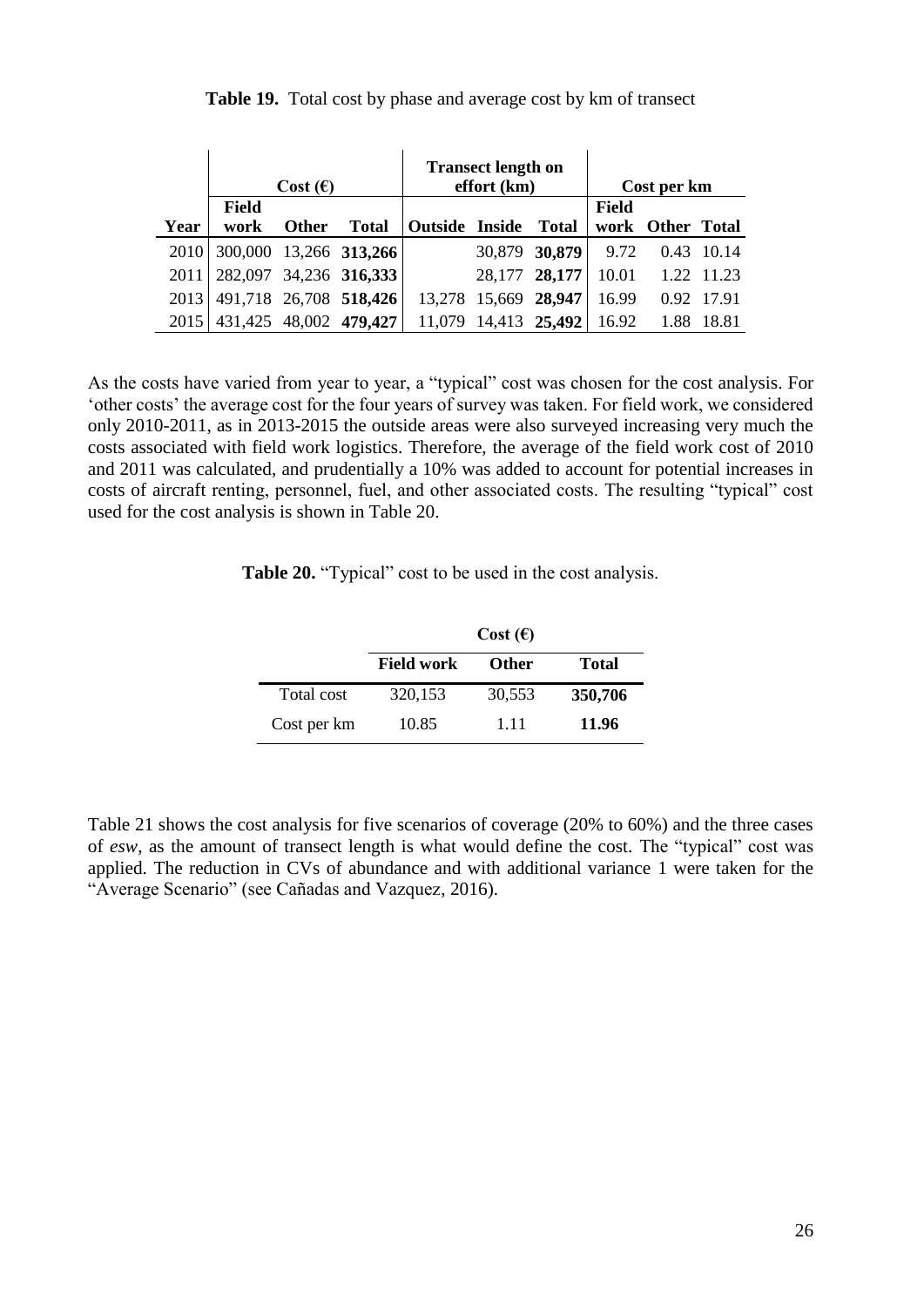| esw x2<br>(km) | $\frac{0}{0}$<br>cov. | <b>Transect</b><br>length<br>on effort | Cost $(\epsilon)$    |        |                | <b>CV</b> abundance |             |      |      | <b>CV Final 1 (with additional</b><br>variance from tagging) |             |      |                                                                                   |
|----------------|-----------------------|----------------------------------------|----------------------|--------|----------------|---------------------|-------------|------|------|--------------------------------------------------------------|-------------|------|-----------------------------------------------------------------------------------|
|                |                       | (km)                                   | <b>Field</b><br>work | Other  | <b>Total</b>   | $\mathbf{A}$        | $\mathbf C$ | E    | G    | $\mathbf{A}$                                                 | $\mathbf C$ | E    | G<br>0.66<br>0.64<br>0.63<br>0.63<br>0.62<br>0.66<br>0.64<br>0.63<br>0.63<br>0.62 |
|                | 20                    | 27,384                                 | 297,113              | 30,467 | 327,580        | 0.56                | 0.58        | 0.49 | 0.60 | 0.63                                                         | 0.64        | 0.57 |                                                                                   |
|                | 30                    | 41,076                                 | 445,669              | 45,701 | 491,370        | 0.48                | 0.50        | 0.47 | 0.58 | 0.55                                                         | 0.57        | 0.55 |                                                                                   |
| 1.94           | 40                    | 54,768                                 | 594,226              | 60,934 | 655,160        | 0.43                | 0.46        | 0.46 | 0.57 | 0.52                                                         | 0.54        | 0.54 |                                                                                   |
|                | 50                    | 68,460                                 | 742,782              | 76,168 | 818,950        | 0.40                | 0.43        | 0.45 | 0.56 | 0.49                                                         | 0.51        | 0.53 |                                                                                   |
|                | 60                    | 82,152                                 | 891,339              | 91,401 | 982,740        | 0.38                | 0.41        | 0.45 | 0.56 | 0.47                                                         | 0.50        | 0.53 |                                                                                   |
|                | 20                    | 23,098                                 | 250,608 25,698       |        | 276,307        | 0.56                | 0.58        | 0.49 | 0.60 | 0.63                                                         | 0.64        | 0.57 |                                                                                   |
|                | 30                    | 34,647                                 | 375,912              | 38,547 | 414,460        | 0.48                | 0.50        | 0.47 | 0.58 | 0.55                                                         | 0.57        | 0.55 |                                                                                   |
| 2.30           | 40                    | 46,196                                 | 501,217              | 51,397 | 552,613        | 0.43                | 0.46        | 0.46 | 0.57 | 0.52                                                         | 0.54        | 0.54 |                                                                                   |
|                | 50                    | 57,745                                 | 626,521              | 64,246 | 690,766        | 0.40                | 0.43        | 0.45 | 0.56 | 0.49                                                         | 0.51        | 0.53 |                                                                                   |
|                | 60                    | 69,294                                 | 751,825 77,095       |        | 828,920        | 0.38                | 0.41        | 0.45 | 0.56 | 0.47                                                         | 0.50        | 0.53 |                                                                                   |
|                | 20                    | 17,948                                 | 194,729              |        | 19,968 214,698 | 0.56                | 0.58        | 0.49 | 0.60 | 0.63                                                         | 0.64        | 0.57 | 0.66                                                                              |
|                | 30                    | 26,922                                 | 292,094 29,952       |        | 322,047        | 0.48                | 0.50        | 0.47 | 0.58 | 0.55                                                         | 0.57        | 0.55 | 0.64                                                                              |
| 2.96           | 40                    | 35,895                                 | 389,459              | 39,937 | 429,395        | 0.43                | 0.46        | 0.46 | 0.57 | 0.52                                                         | 0.54        | 0.54 | 0.63                                                                              |
|                | 50                    | 44,869                                 | 486,824              | 49,921 | 536,744        | 0.40                | 0.43        | 0.45 | 0.56 | 0.49                                                         | 0.51        | 0.53 | 0.63                                                                              |
|                | 60                    | 53,843                                 | 584,188 59,905       |        | 644,093        | 0.38                | 0.41        | 0.45 | 0.56 | 0.47                                                         | 0.50        | 0.53 | 0.62                                                                              |

**Table 21.** Cost analysis for one survey over the four overlap areas together  $(265,626 \text{ km}^2)$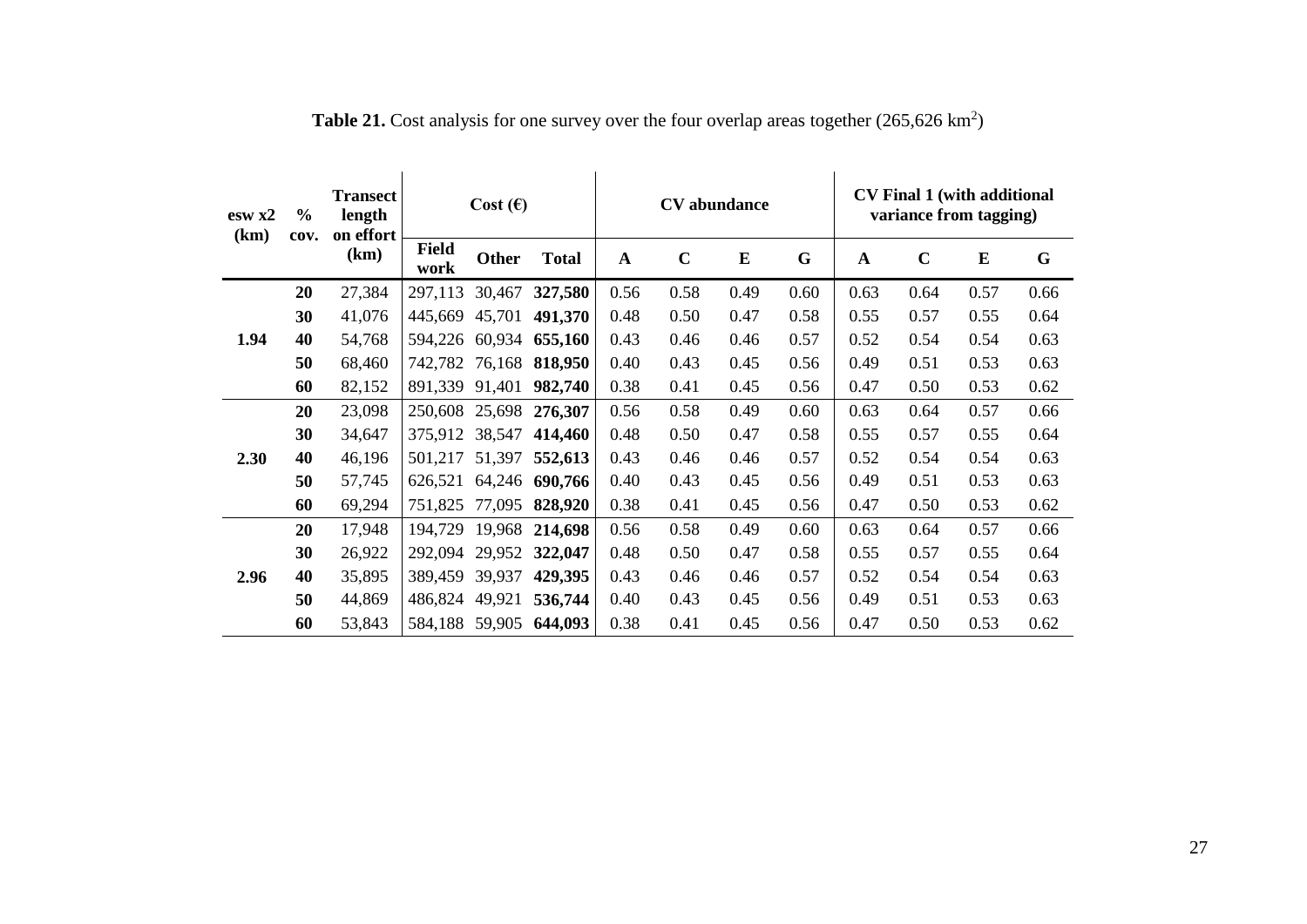When comparing the estimated "typical" cost for an ICCAT aerial survey for bluefin tuna, with other aerial surveys, it comes out cheaper. Table 22 shows a comparison with the costs of an aerial survey for marine life in the Adriatic Sea in 2013 (C. Fortuna, pers. comm.) with one aircraft for a total of 7,900 km on effort; with the budget for the planned aerial survey SCANS-III in 2016 (P. Hammond, pers. comm) in the NE Atlantic with 5 aircrafts and a coverage of 4.6% (total effort of 46,250 km): and with the budget for the next aerial survey in Italian waters and Pelagos in 2016 (S. Panigada, pers. comm) for 7,400 km on effort planned.

|                      | Cost per km $(\epsilon)$ |              |              |  |  |  |  |  |
|----------------------|--------------------------|--------------|--------------|--|--|--|--|--|
| <b>Survey</b>        | <b>Field work</b>        | <b>Other</b> | <b>Total</b> |  |  |  |  |  |
| "Typical" cost ICCAT | 10.85                    | 1.11         | 11.96        |  |  |  |  |  |
| $SCANS-III$ (2016)   | 11.35                    | 2.05         | 13.41        |  |  |  |  |  |
| Italy $(2016)$       |                          |              | 15.05        |  |  |  |  |  |
| Adriatic Sea (2013)  | 12.28                    | 0.91         | 13.19        |  |  |  |  |  |

Additionally, a comparison has been made with other ICCAT techniques carried out during the past years. Even if the different techniques yield very different and complementary information, it at least puts into perspective the overal cost of the aerial surveys within the research of ICCAT. Table 23 shows a comparison for the 5 phases. The costs per year for the aerial surveys are overall more or less similar than those for the biosampling; being the survey much cheaper when done only within the inside areas (2011) and more expensive when surveying the extended areas (when the costs increases due to operational and logistical issues), than the biosampling. The tagging, however, is much more expensive (up to 2 or 3 times) every year than the aerial surveys.

**Table 23.** Total cost  $(\epsilon)$  by phase for the different techniques.

|              | <b>Aerial survey</b> |              |           | <b>Tagging</b> |              |                   | <b>Biosampling</b> |              |                  |
|--------------|----------------------|--------------|-----------|----------------|--------------|-------------------|--------------------|--------------|------------------|
|              | Field                |              |           | Field          |              |                   | Field              |              |                  |
| Year         | work                 | <b>Other</b> | Total     | work           | <b>Other</b> | <b>Total</b>      | work               | <b>Other</b> | <b>Total</b>     |
| 2010         | 300,000              | 13,266       | 313,266   | 0              | 36,604       | 36,604            |                    |              |                  |
| 2011         | 282,097              | 34,236       | 316,333   | 568,376        | 350,569      | 918,945           | 440.406            | 10.082       | 450,488          |
| 2012         |                      |              |           | 1,080,000      | 40,157       | 1.120.157         | 396,000            | 0            | 396,000          |
| 2013         | 491,718              | 26,708       | 518,426   | 943,963        | 172,710      | 1.116.673         | 350,000            | 0            | 350,000          |
| 2015         | 431,425              | 48,002       | 479,427   | 245,701        | 394,877      | 640.578           | 342,496            | $\theta$     | 342,496          |
| <b>Total</b> | 1.505.240            | 122,212      | 1,627,452 | 2,838,040      |              | 994,916 3,832,957 | 1,528,902          |              | 10.082 1.538.984 |

### **II.3 Previous power analysis**

Previous power analyses (2010 and 2013) were carried out under a different situation, at first because these analyses were based on the four main spawning areas only, the strategy at that time. The results of these two previous power analyses were very much promising in terms of opportunities for getting a SSB trend within the life span of GBYP. The situation changed after the second analysis, because the strategy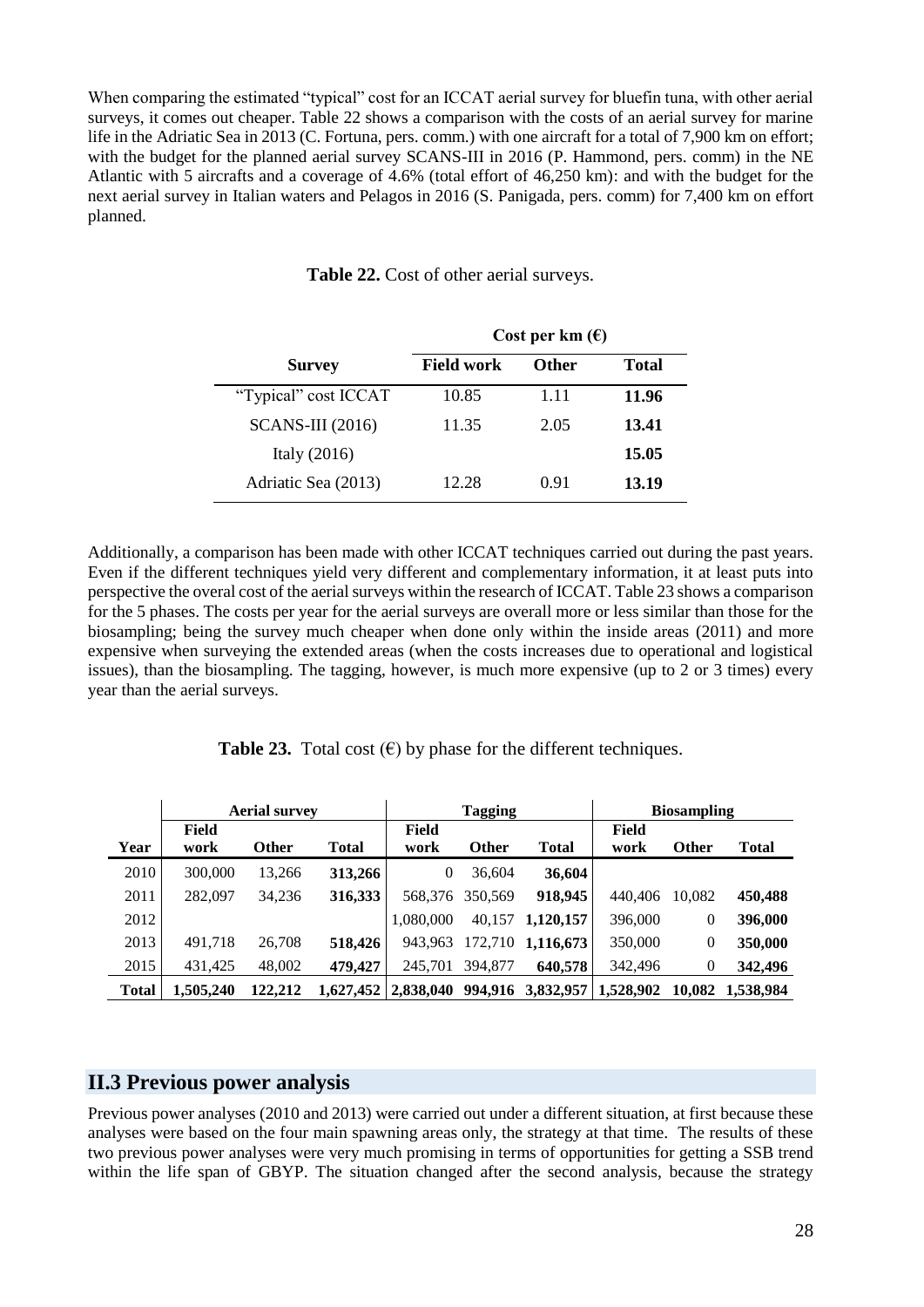requested by the GBYP Steering Committee was to carry out extensive surveys in all available Mediterranean areas where Bluefin tuna spawning may potentially occur.

The problem was that this strategy was enforced without a parallel budget increasing for ensuring the same previous coverage in the four main spawning areas selected at the beginning of the aerial survey. Furthermore, in the period 2010-2015, the aerial survey was not carried out in 2012 and 2014, for budget shortage in one case and for a decision of the Steering Committee in the other case.

The combination of these changes and suspensions obviously resulted in a general increase of CV for the whole surveys and mostly in the last two. As a consequence, the results of this power analysis are not much comparable with the two previous analyses. In a possible simulation, one additional aerial survey in 2016, providing a coverage able to ensure a similar number of replicates and transect length in the four main areas (defined in the analysis as "overlapped areas"), could provide major elements for better defining a more reliable power analysis under a stable survey strategy.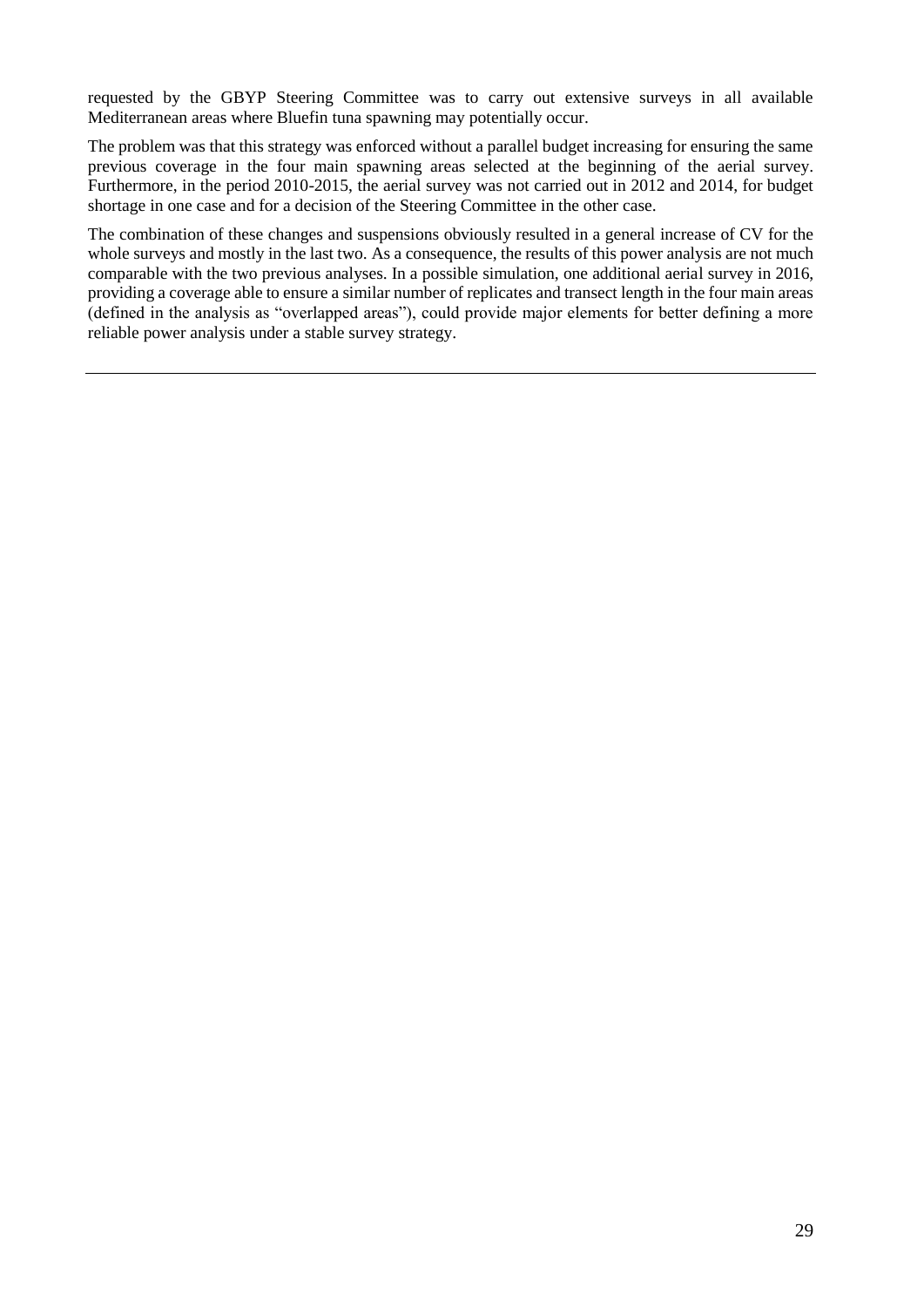### **III. Recommendations**

#### **Reduction of coefficients of variation**

The main recommendation from this report is that if a reduction of coefficients of variations, at several levels (encounter rates, school size, detection function and additional variances), is required to be able to detect trends in population growth, increased coverage in terms of kilometers of tracks on effort should be done.

This reduction could be gained by a more stable survey strategy, focused on the same areas over the years and by using always the same type of aircraft and the same team of spotters in each area, because this approach will reduce most of the most relevant variables. The **main recommendation** is, thus, to concentrate the survey effort in the inside overlap areas for future surveys. This would reduce considerably the CVs, but also the cost per km surveyed, and the operational and logistical problems. Surveying the extended areas, on the other hand, do increase CVs, costs and operational and logistical problems, without increasing or improving the scientific knowledge (apart from verifying, once more, tht the chosen survey areas are the right ones).

Tables of different cost analysis and power analysis have been provided throughout the report so that ICCAT can evaluate the level of power (and therefore coverage) they want to achieve with the available resources.

It has also been shown that additional variance, when considering spatial and temporal variability, is very high. However, if additional variance wants to be applied for each area in particular, so that trends can be detected in each of them, then only temporal variability needs to be considered in the aera-specific additional variance. These could not be estimated with the available data due to the small sample size. It is possible that one more year of survey will provide enoughdata to estimate the area-specific additional variances with a higher confidence. But the requirement for area-specific or global (or any combination of areas) additional variations would ultimately depend on the consideration about the population structure (i.e. whether the whole Mediterranean is considered a single population, in which case all areas could be pooled together for abundance estimates, or 2 or more coexist and different areas can be assigned to different populations, in which case not all of them should be pooled together).

The additional variance from tagging data is much smaller, but possibly it could be reduced even further if more precise data from the tags will be available and the sample size gets increased. Also information on population structure could help in this sense, as data on tagging may need to be stratified, if possible, according to populations if more than one is present in the Mediterranean.

#### **Long-term planning for the GBYP**

ICCAT GBYP in general is increasing in a substantial way the scientific knowledge on bluefin tuna and this is essential for both assisting the recovery of this species and its sustainable management. The variety of bluefin tuna behaviours and its capacity to immediately respond to any environmental change are the great challenge of the bluefin tuna research and the aerial surveys are surely a part of this challenge.

The aerial surveys are still one of the very few available methodologies for providing fishery-independent data; no-one of the fishery independent methodologies is perfect and without biases but, considering the cost of the ICCAT GBYP aerial survey, this approach is not among the most expensive.

Several data have been collected in the first four surveys and surely the stop-and-go strategy, induced also by budget unavailability in some years, played a severe role in partly affecting the quality of the data, resulting in a substantial CV. The difficulties in keeping active the same teams in each area were another limit. These problems can be smoothed and possibly reduced to a minimum in a medium- long-term strategy, building on the knowledge already achieved with many efforts.

The Steering Committee and the SCRS had already planned a longer GBYP activity in 2014, extending it up to 2021, and this proposal was endorsed by the Commission. The current assessment of the aerial survey activity is that it is a clear operational success so far and that the scientific results need more years and efforts for providing the necessary trends to be used for scientific and management purposes. This was